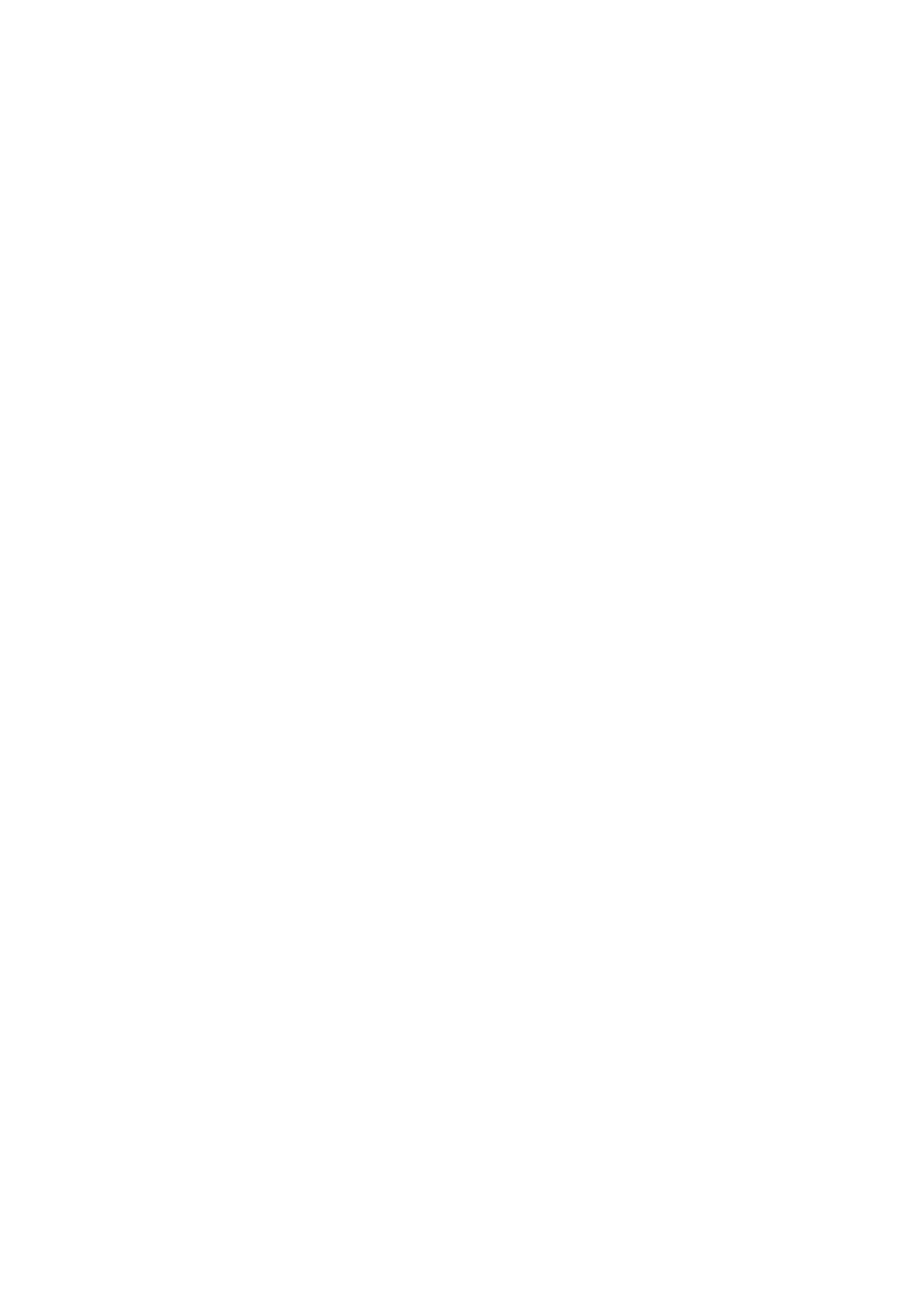### **Published by the Civil Aviation Authority, December 2019**

Civil Aviation Authority Aviation House Gatwick Airport South West Sussex RH6 0YR

You can copy and use this text, but please ensure you always use the most up to date version, use it in context so as not to be misleading, and credit the CAA.

Enquiries regarding the content of this publication should be addressed to [airspacemodernisation@caa.co.uk](mailto:airspacemodernisation@caa.co.uk)

#### **Revision history**

This edition was first published in December 2019.

The latest version of this document is available in electronic format at www.caa.co.uk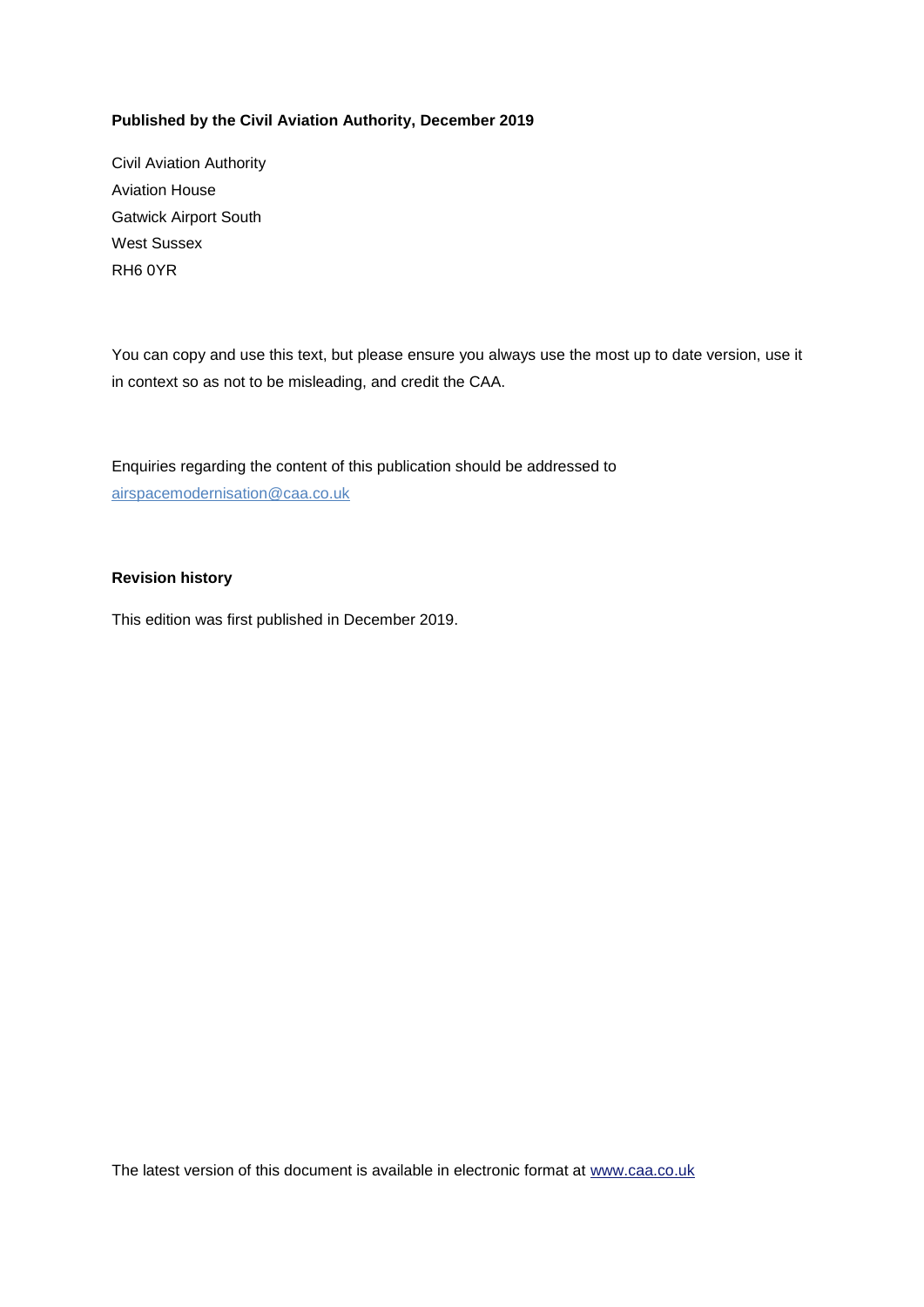# <span id="page-3-0"></span>Contents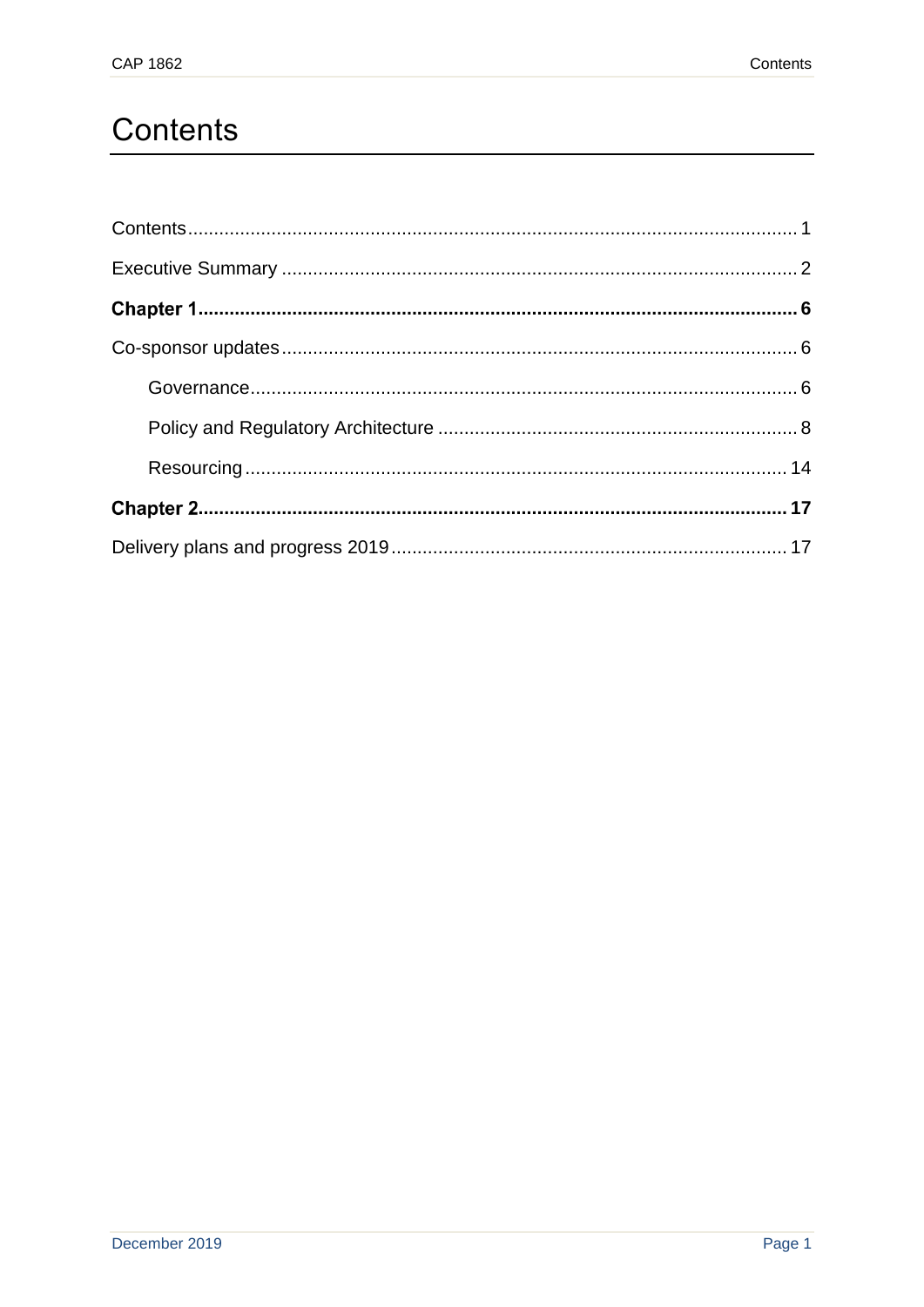# <span id="page-4-0"></span>Executive Summary

- 1. In 2017, the Government updated the CAA's strategic role for airspace modernisation by issuing new Air Navigation Directions. Consistent with our role as specialist aviation regulator and our statutory responsibilities, we are required to prepare and maintain a co-ordinated strategy and plan for the use of UK airspace for air navigation up to 2040, including for the modernisation of the use of such airspace.
- 2. Our Airspace Modernisation Strategy<sup>1</sup> (AMS) responds to that requirement, setting out the detailed initiatives that industry must deliver to achieve the objectives envisaged in current government policy.
- 3. The strategy sets out the ends, ways and means of modernising airspace, initially focusing on the period until the end of 2024. <sup>2</sup> The **ends** are derived from UK government and relevant international policy and the **ways** of achieving them are set through 15 initiatives that include new airspace design, new operational concepts and new technologies. To establish the **means** of delivering modernised airspace, such as the resources needed, the strategy requires industry-led entities responsible for delivery to to draw up delivery plans, with progress overseen by the CAA.
- 4. The CAA must report to the Secretary of State annually on the delivery of the strategy, and for 2019 this is provided in the following chapters.

<sup>1</sup> CAP1711 Airspace Modernisation Strategy December 2018

<sup>&</sup>lt;sup>2</sup> 2024 corresponds to the end of the next Single European Sky Performance Scheme reference period (RP3). [https://ec.europa.eu/transport/modes/air/single-european-sky/ses-performance](https://ec.europa.eu/transport/modes/air/single-european-sky/ses-performance-and-charging/performance-and-charging-schemes_en)[and-charging/performance-and-charging-schemes\\_en](https://ec.europa.eu/transport/modes/air/single-european-sky/ses-performance-and-charging/performance-and-charging-schemes_en)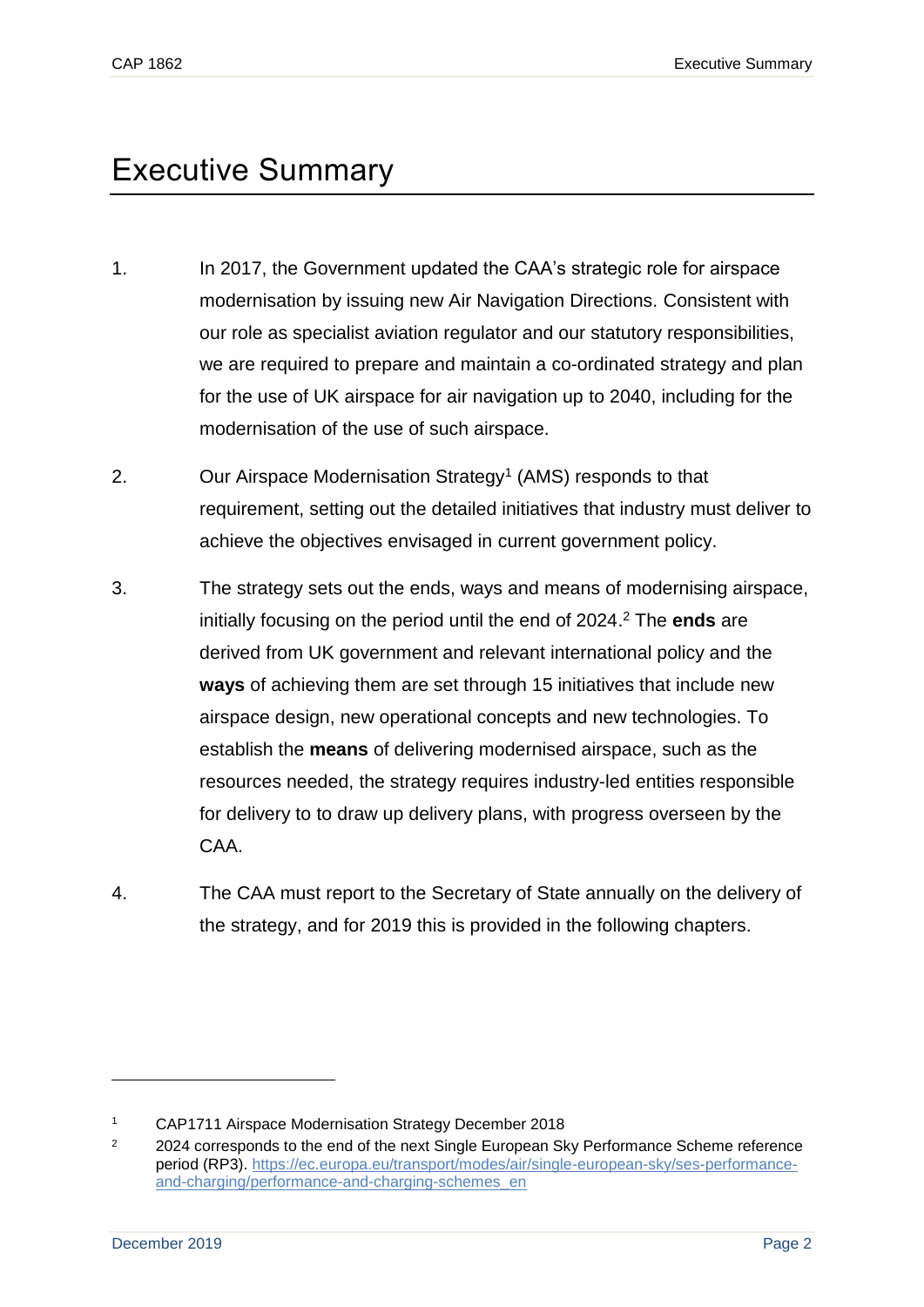- 5. In Chapter 2 we provide an update on governance, policy and regulatory process since the publication of the airspace modernisation strategy. Key steps have been taken including:
	- The refinement of the governance structure.
	- The establishment of the Airspace Change Organising Group (ACOG).
	- The identification of support funding.
	- **The progression of legislation<sup>3</sup> to compel sponsors to develop** airspace changes.
	- Increasing CAA resources to deal with our new roles and workload.
- 6. In Chapter 3 we provide an overview of current delivery plans and our assessment of progress towards completion of each major initiative. This has been done in the form of a 'RAG' status.
- 7. Six of the 15 initiatives are assessed as on track overall (green), with nine requiring attention (compared to eight previously reported in the AMS). None are assessed as having 'major issues'.
- 8. Initiative 1 'Direct Route Airspace' has been implemented, and NERL will monitor usage by airlines. Initiative 2 'Free Route Airspace' has been assessed as green (compared to amber previously) with NERL currently consulting<sup>4</sup> on a phased delivery programme.
- 9. However, the complexity and uncertainty in Initiatives 10 'Airspace Classification Review' and 12 – 'Radio Frequency Spectrum' means we have assessed these as amber (compared to green previously).

<sup>&</sup>lt;sup>3</sup> The Air Traffic Management and Unmanned Aircraft Bill was announced in the Queen's Speech on 14 October 2019 and introduced in the House of Lords on 22 October 2019. The Bill was subsequently dropped when Parliament was dissolved on 6<sup>th</sup> November 2019.

<sup>4</sup> https://consultations.airspacechange.co.uk/nats/fra-d1/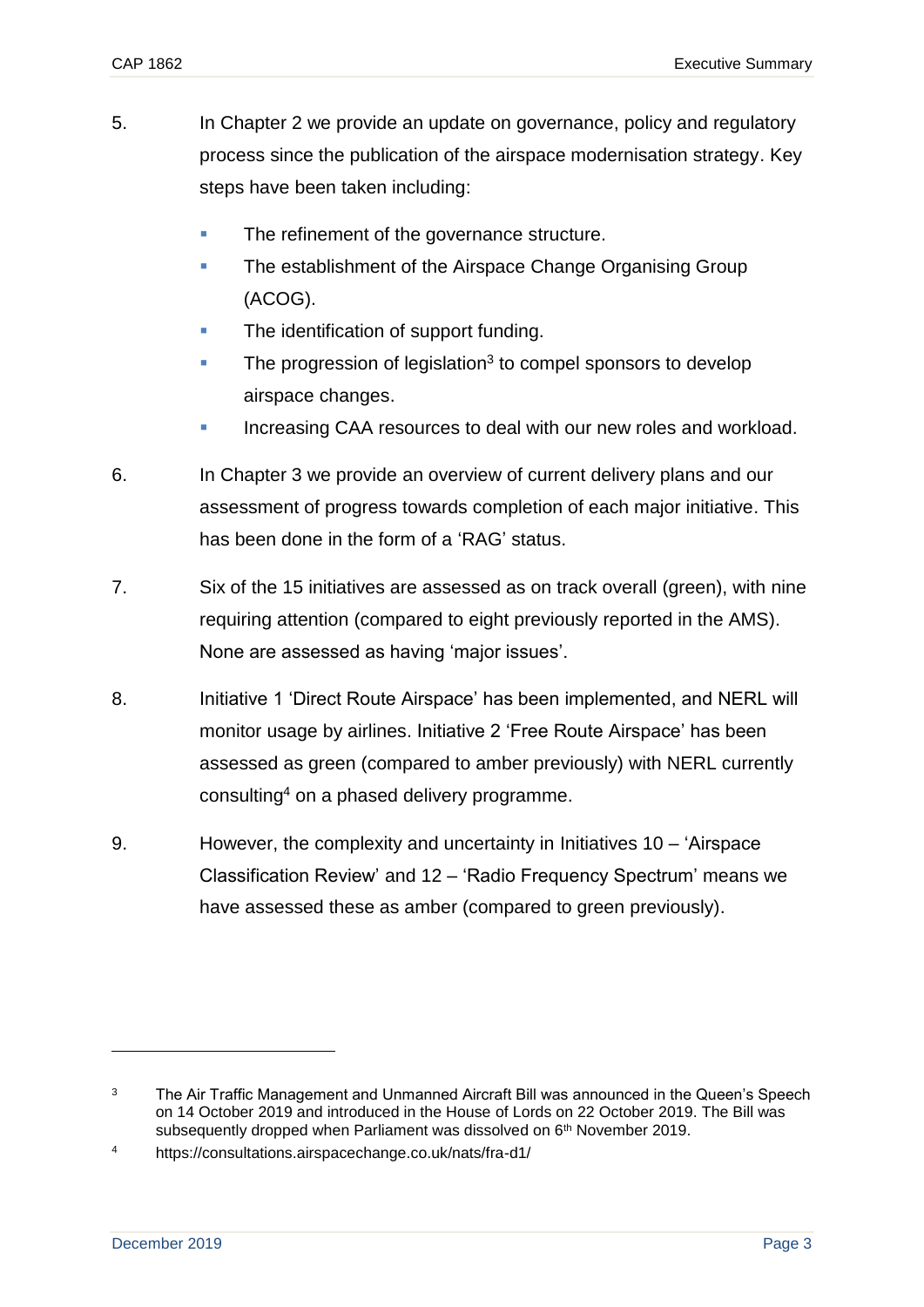- 10. For Initiative 10, whilst short term actions are in progress to respond to recent amendments to the Air Navigation Directions<sup>5</sup>, including launching an airspace classification review consultation $6$ , the longer term timescales are driven by EU laws. The UK's current bespoke airspace arrangements (compared to other Member States) will require a longer period to reach compliance. It is also dependent on other initiatives, and will require careful co-ordination to ensure safety is maintained during this large scale change. The CAA has been liaising with European Union Aviation Safety Agency (EASA) and the European Commission who are aware of the complexity involved in UK airspace, and the need for an extended transitional period. The updated RAG status therefore reflects the current position until an extended period is formalised.
- 11. Initiative 12 has now been assessed as amber (requiring attention), to reflect the uncertainty around securing adequate spectrum at the World Radio Conference without robust studies that define system characteristics and protection criteria. This is also subject to requirements from other non-aeronautical industries for spectrum allocations as demand for radio spectrum is increasing sharply, particularly as societal use of wireless technologies grows.
- 1.2 NERL has set up ACOG to undertake impartial and objective coordination to prepare an airspace change masterplan, starting with southern UK. The co-ordinated airspace redesign (covered by Initiatives 4 and 5) is one of the most complex challenges of the AMS. ACOG have now also taken on the programme management of FASI-N. The legislation introduced into the House of Lords would have enabled sponsors to be directed to develop airspace changes in the masterplan process. Ministers will need to consider whether to reintroduced it based on preference and

<sup>5</sup> https://www.caa.co.uk/Commercial-industry/Airspace/Airspace-change/Legislative-frameworkto-airspace-change/

<sup>6</sup> [https://consultations.caa.co.uk/corporate-communications/airspace-classification-review-2019-](https://consultations.caa.co.uk/corporate-communications/airspace-classification-review-2019-2020/) [2020/](https://consultations.caa.co.uk/corporate-communications/airspace-classification-review-2019-2020/)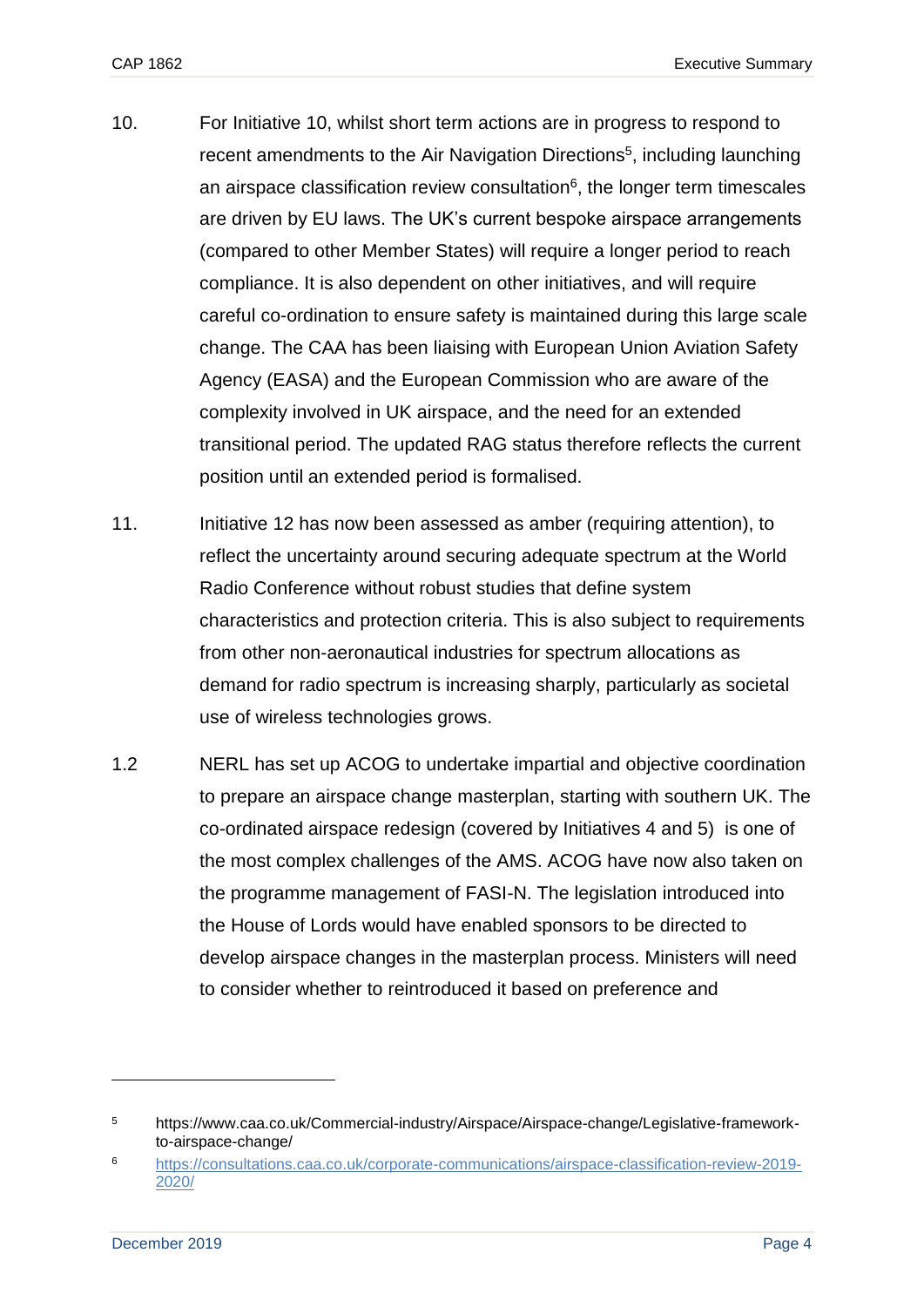Parliamentary time. The CAA remains of the view that this legislation is fundamental to the delivery of the future UK masterplan.

- 12. A number of delivery risks were presented in the Strategy in 2018. We judged that the highest risk was in relation to a potential lack of coordination in Initiative 4 'FAS Implementation South' due to the complexity expected. This risk is expected to reduce in 2020 now that ACOG has been established within NERL, but will remain critical. We will continue to monitor this. Further detail on the work that needs to be undertaken in 2020 is included in this report, including the need for a new regulatory process to assess and accept a co-ordinated implementation plan for airspace changes.
- 13. There are also significant dependencies on ACOG's success across other initiatives such as 6 'Queue Management', 7 'Satellite Navigation Route Replications' and 8 'Satellite Navigation Route Redesigns'.
- 14. The CAA intends to develop a more comprehensive progress report in 2020 when the CAA's oversight team is in place.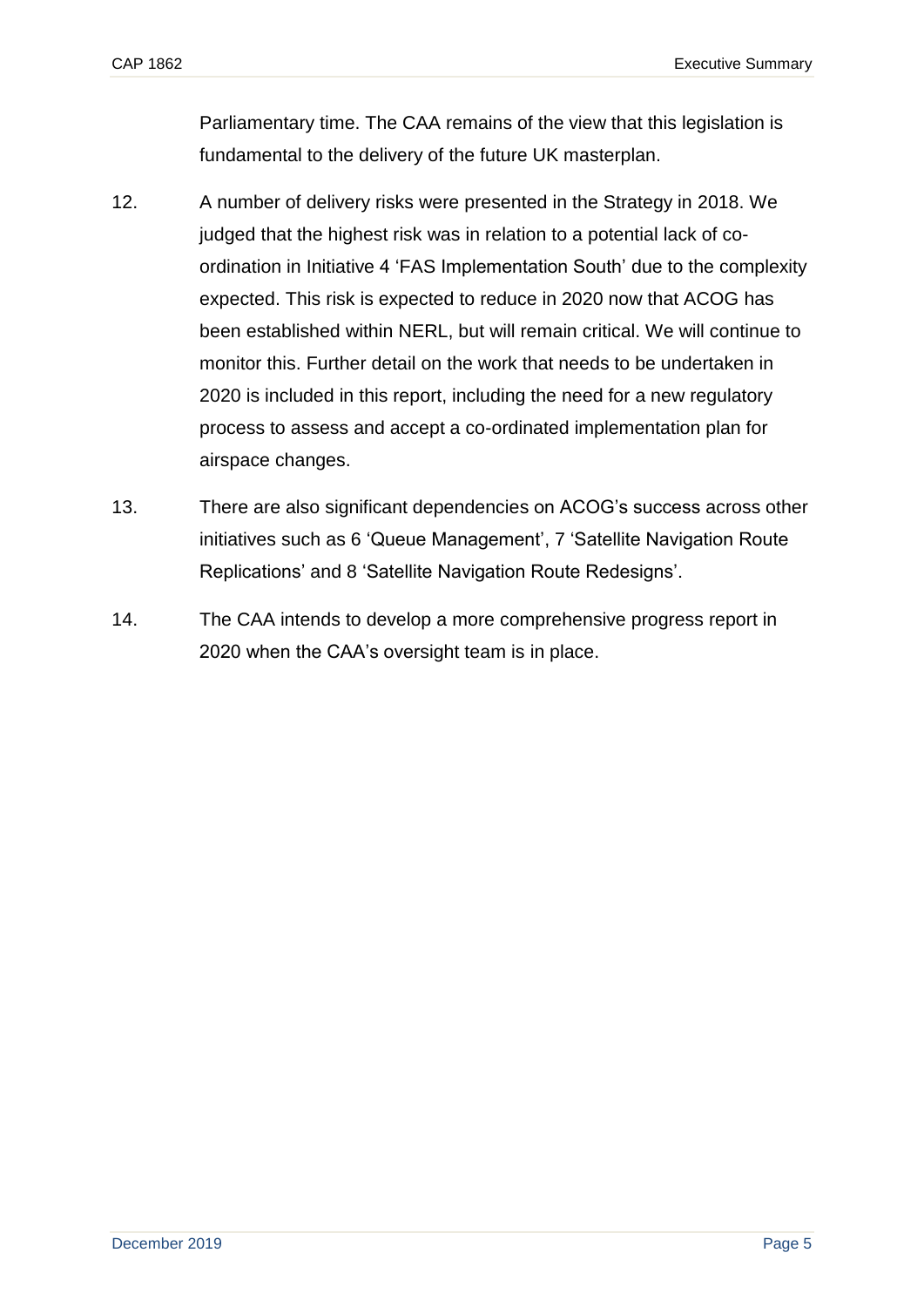### <span id="page-8-0"></span>Chapter 1

# <span id="page-8-1"></span>Co-sponsor updates

## <span id="page-8-2"></span>**Governance**

- 1.1 In the last year the CAA has run a joint engagement programme, alongside the Department for Transport (DfT), to reach all entities listed in the engagement section of the governance structure. We have updated stakeholders and listened to feedback.
- 1.2 The CAA have since refined the Governance structure. In particular we intend to:
	- **Include working groups covering initiatives that are at a** developmental stage i.e. where policy must be developed before industry can commence delivery.
	- **EXED** Simplify the industry delivery entities and the means of tracking progress.
	- **EXECT** Amend the stakeholder engagement groups based on the feedback received.
- 1.3 A revised structure is included below in Figure 1.1. This replaces the structure in the annex  $(CAP1711b)^7$  to the Airspace Modernisation Strategy, jointly owned with the DfT.
- 1.4 The Airspace Strategy Board (ASB) sits at the top of the governance structure for the UK Airspace Modernisation and has convened three times since it was established in Autumn 2018. It is chaired by the Department for Transport Aviation Minister, and brings together a wide range of interested aviation stakeholders to discuss national airspace

<sup>7</sup> <https://publicapps.caa.co.uk/modalapplication.aspx?appid=11&mode=detail&id=8961>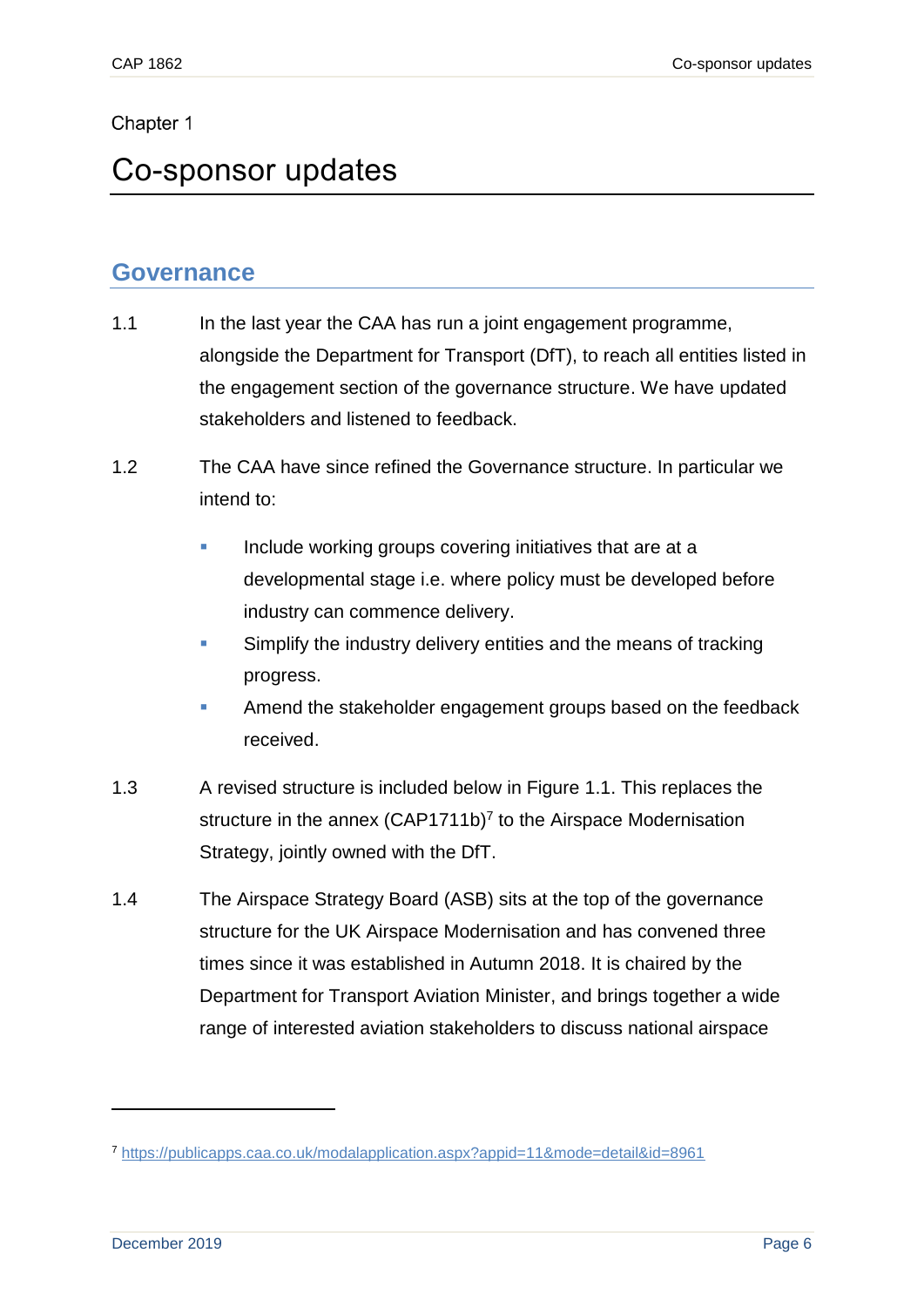policy and the strategic objectives of modernisation. Details of membership, terms of reference and minutes are published.<sup>8</sup>

#### **Figure 1.1 – Proposed Governance Structure Update**



1.5 Figure 1.2 below also shows the delivery entities for each initiative and the means of tracking progress.

<sup>8</sup> <https://www.gov.uk/government/groups/airspace-strategy-board>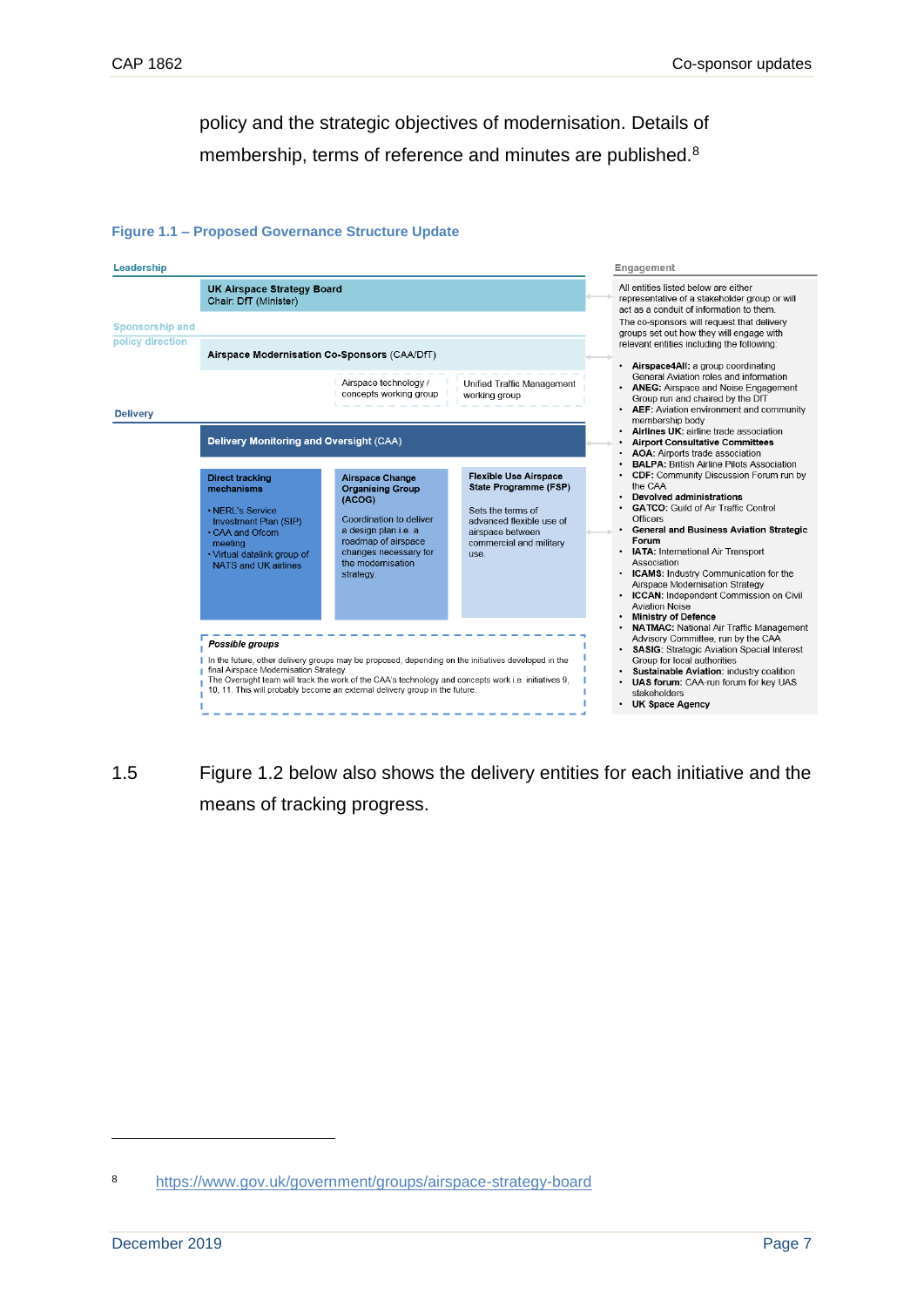

#### **Figure 1.2 – Delivery Entities and Progress Tracking**

## <span id="page-10-0"></span>**Policy and Regulatory Architecture**

### **Co-ordinating a systemised airspace design for the UK**

1.6 As part of our strategy and plan, the DfT and CAA (as co-sponsors of airspace modernisation) commissioned NERL to begin to develop a coordinated implementation plan for airspace changes (or airspace change masterplan) in the south of the UK, and to create a co-ordination group (now known as the Airspace Change Organising Group (ACOG)) to lead the airspace change implementation plan.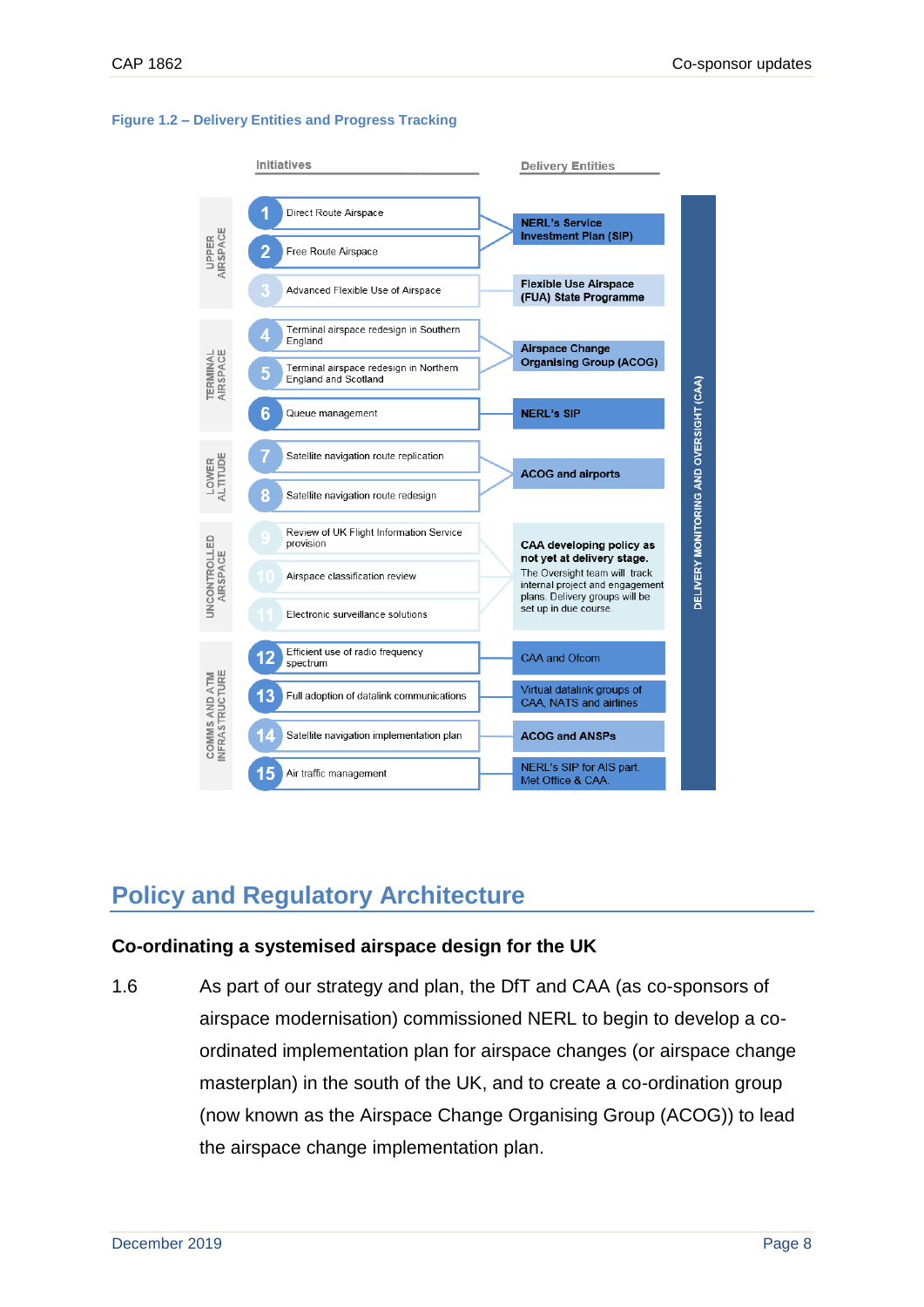- 1.7 We stated our intention to underpin these requirements with an obligation on NERL through its licence, and our final UK RP3 (Reference Period 3, 2020-2024) performance plan $9$  decisions maintain this requirement. The draft condition requires NERL to establish, maintain and manage ACOG, and create and maintain a masterplan for airspace changes in Southern England, in line with requirements or guidance provided by the cosponsors and taking into account the expertise of airport operators and views of stakeholders. It also requires NERL to prepare and submit changes to airspace design and airspace change proposals (ACPs) where we instruct them to, and, where necessary, assist other stakeholders with preparing and submitting ACPs.
- 1.8 NERL have now established ACOG and have submitted Iteration one of a masterplan for changes in Southern England to the CAA. The CAA and DfT, as co-sponsors, intend to publish this along with our assessment of it in early 2020.
- 1.9 The CAA will need to 'accept' a future version of the masterplan into our strategy, to give the masterplan a statutory basis. The statutory basis is necessary because:
	- **The CAA is the regulatory decision-maker for airspace changes.** Airspace changes must be developed and proposed by a change sponsor in accordance with the CAA's airspace change process, as set out in CAP 1616. The CAA must make airspace design change decisions in accordance with its statutory strategy and plan for airspace modernisation. For the CAA to know whether a proposal conflicts with, or supports, airspace modernisation it must review it against the masterplan.

<sup>9</sup> CAP1830 UK RP3 Decision Document. Note: on 10 September 2019, NATS formally advised the CAA that it rejected our decisions in respect of the NERL UK and Oceanic price controls. On 19 November 2019 the Civil Aviation Authority referred this to the Competitions and Markets Authority to consider and report in due course.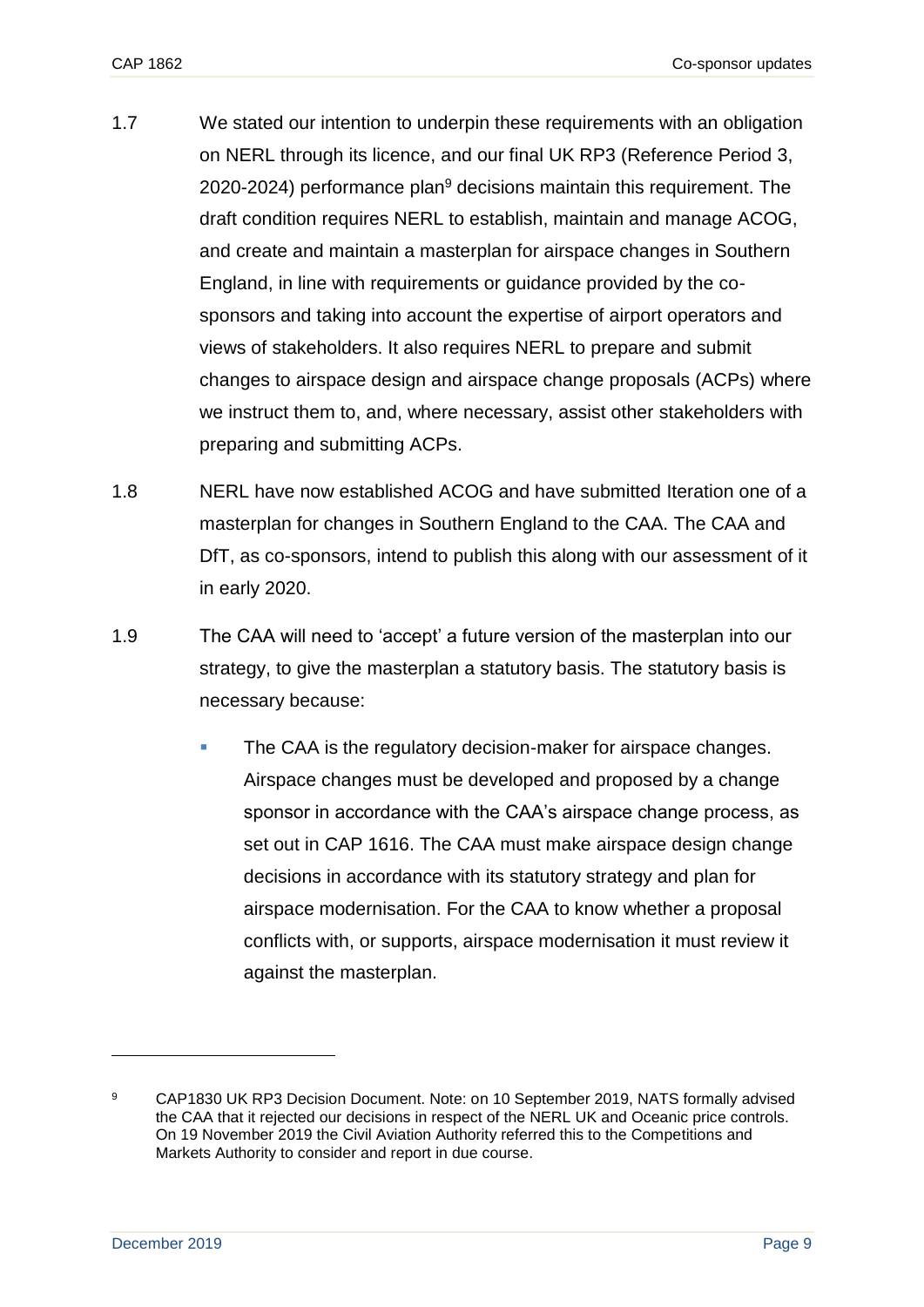- The proposed Bill that will create new powers for the Secretary of State<sup>10</sup> to decide to direct the development of an airspace change<sup>11</sup>. When determining whether to use the power, the Secretary of State would consider advice from the CAA. This advice would need to take account of the masterplan, and how critical that airspace change was to achieve airspace modernisation.
- Acceptance of the masterplan is a separate regulatory decision to airspace change decisions. However, individual airspace designs must still be regulated and decided upon in accordance with CAP 1616 and the AMS (with an accepted masterplan becoming part of it). 12
- 1.10 The CAA will develop this new regulatory process which will set out clear points of interaction with the CAP 1616 process, and clear indications as to which decisions would be made by different CAA teams.
- 1.11 In the first half of 2020, the co-sponsors may also need to develop policy to help guide decisions on how trade-offs should be struck between different airspace changes. For example, between the different objectives that a single airspace design could be focused on achieving (i.e. reducing controlled airspace, increasing commercial capacity, noise reduction etc).
- 1.12 This guidance may also be needed to help ACOG/ the co-sponsors determine how to make trade-offs and help guide decisions where the relationship between two or more airspace changes will reduce opportunities for, or create impacts on another sponsor's airspace design regarding the following, in no particular order:
	- Safety.
	- Noise distribution.

<sup>&</sup>lt;sup>10</sup> The Secretary of State may choose to delegate this power to the CAA.

<sup>11</sup> The proposed Bill provides the flexibility to direct a sponsor to develop an ACP to a certain stage if required.

<sup>&</sup>lt;sup>12</sup> More information on airspace change decision making in the context of the AMS can be found at https://www.caa.co.uk/Commercial-industry/Airspace/Airspace-change/Airspace-changeproposals-in-the-FASI-S-and-FASI-N-programmes/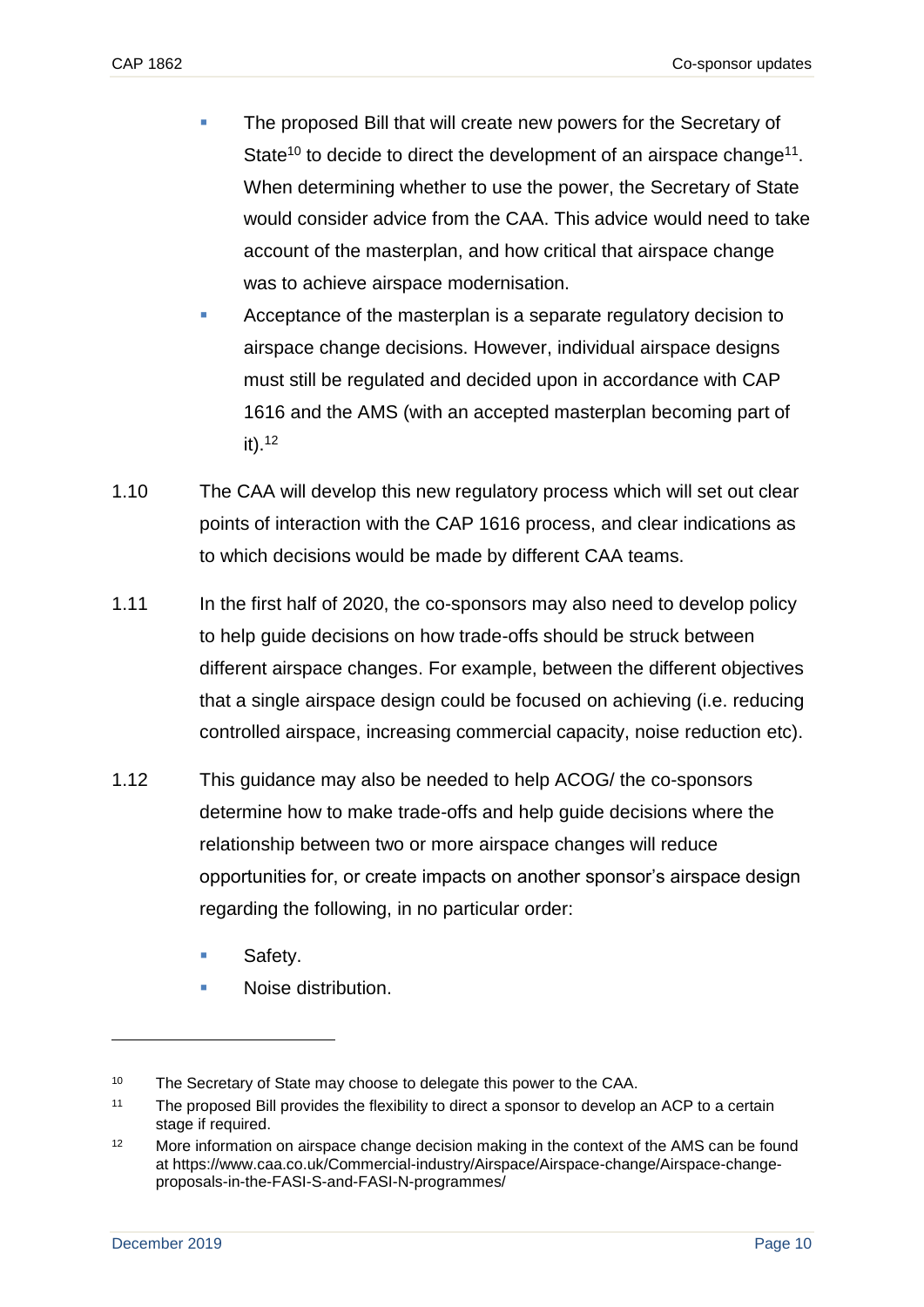- Access for other users including General Aviation, military, UAS or others.
- **Commercial growth (including delivering the Airports National Policy** Statement, i.e. a new runway at Heathrow and best use of existing runways at all airports).
- **EXECUTE:** Air quality or fuel efficiency.
- 1.13 The policy guidance and the acceptance of a masterplan does not override the need to consider all these factors when developing an airspace change, each of which must still follow the CAP 1616 process.

## **Funding**

- 1.14 While the AMS is not the sole responsibility of NERL, it has a key role, including the provision of necessary air traffic control infrastructure and playing an overall planning and coordination role. Delivering the AMS is fundamental to furthering the interests of airspace users and the public interest. Recognising its importance, we allowed in full all of the costs NERL proposed to deliver the AMS.
- 1.15 Our final decisions on the UK RP3 performance plan included two support funds financed from NERL's and our own Determined Costs.
- 1.16 The first is an Opex Flexibility Fund (OFF), which should primarily be the main vehicle to support uncertain costs arising from the implementation of the AMS. We have proposed to increase the OFF by £7 million to £42 million over RP3, to provide more funds to facilitate additional AMS (and possibly other) requirements that might arise.
- 1.17 The second is an AMS support fund (ASF) of £10 million over RP3, with an explicit focus on airspace modernisation, financed from the CAA's Determined Costs. We intend that the ASF would be utilised to address projects that are important to the success of the AMS initiatives and where there are no other appropriate mechanisms to offer funding support for these projects.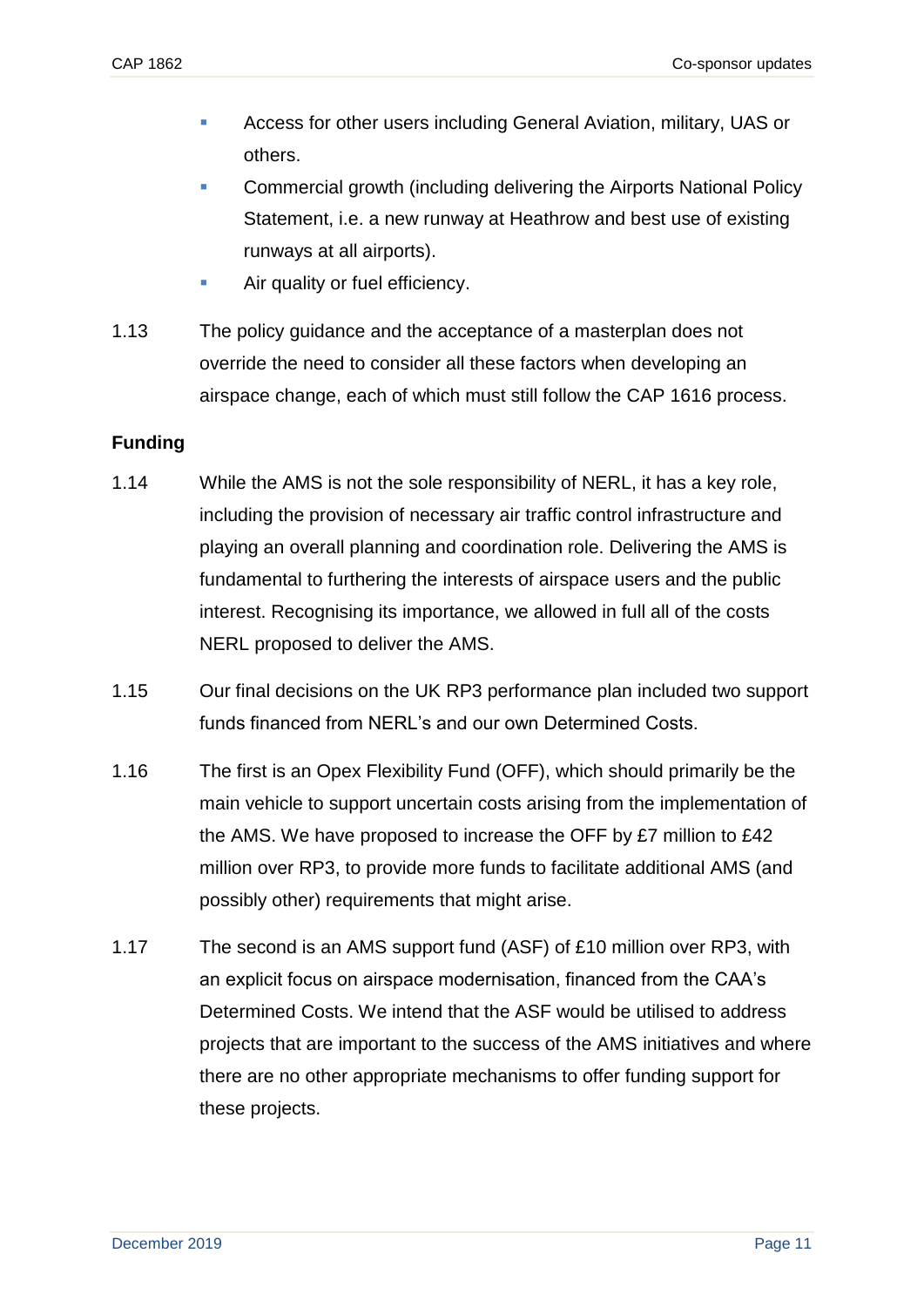- 1.18 In addition to these support funds, we have also added £15 million over RP3 for the establishment and running of the ACOG function.
- 1.19 Our final decisions in respect of the NERL UK and Oceanic price controls have been referred to the Competition and Markets Authority and we await the outcome of this review.

### **Legislation**

- 1.20 Given the benefits that modernisation can deliver, the Government expects airports to participate in the modernisation programme voluntarily, working closely with ACOG. We are encouraged that many airports are engaging well and have begun the airspace change process. Other than in respect of NERL's licence condition, neither the Government nor the CAA currently have effective levers or powers to guarantee that airspace change is taken forward, should a sponsor decide that they do not wish to participate in the programme on a voluntary basis. This means that, where ACPs are interdependent, one airspace change sponsor could hold up several others.
- 1.21 In December 2018, the DfT launched a consultation<sup>13</sup> on a new policy to address these issues, through new proposed powers for the Secretary of State to be able to direct that an ACP is taken forward.
- 1.22 In October 2019, the Government confirmed its new policy<sup>14</sup> and introduced the Air Traffic Management and Unmanned Aircraft Bill into the House of Lords.
- 1.23 The Bill was subsequently dropped when Parliament was dissolved on  $6<sup>th</sup>$ November 2019. The Government may decide to reintroduce the Bill in a future Parliamentary session. The CAA remains of the view that this legislation is fundamental to the delivery of the future UK masterplan

 $13$  DfT: Aviation 2050 – the future of UK aviation

<sup>&</sup>lt;sup>14</sup> DfT: Consultation Response on Legislation for Enforcing the Development of Airspace Change Proposals, October 2019.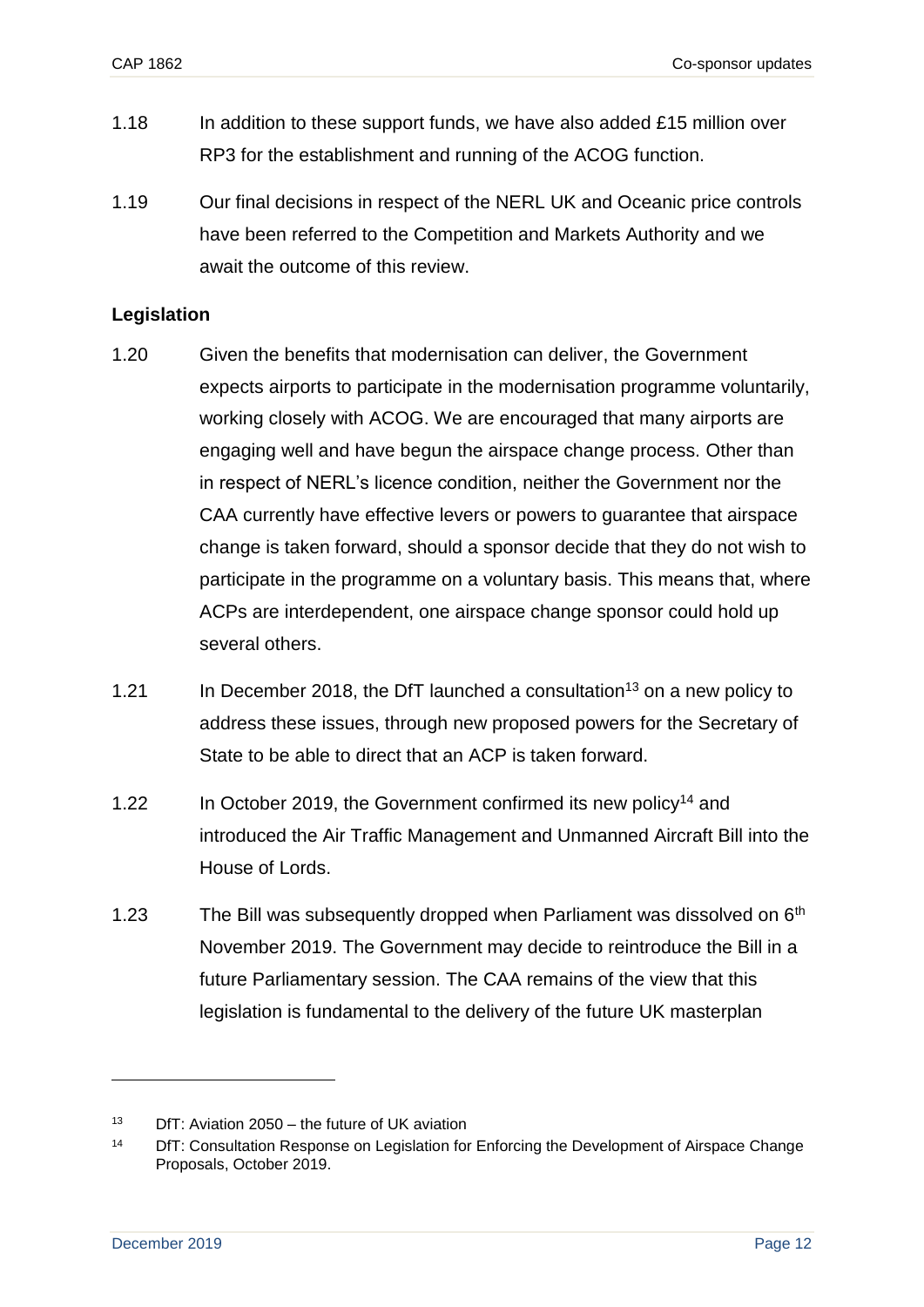including the potential to deliver benefits such as reductions in noise or controlled airspace.

### **New Directions**

- 1.24 The CAA received amended [directions](https://www.caa.co.uk/uploadedFiles/CAA/Content/Standard_Content/Commercial_industry/Airspace/Airspace_change/20191030SoSTransporttoCAAAirNavigationAmendmenttoDirections2017.pdf)<sup>15</sup> from the Secretary of State for Transport in October 2019. These state that the CAA should prioritise airspace changes for Global Navigation Satellite Systems (GNSS) approaches without approach control to assist in clearing the backlog that currently exists.
- 1.25 The amended Directions also require the CAA to regularly consider whether airspace classification should be reviewed and carry out a review which includes consultation with airspace users.
- 1.26 We have updated Initiative 10 'Airspace Classification Review' of the AMS to reflect this. The CAA has started this work and is publishing, in December 2019, a consultation inviting stakeholders to identify volumes of controlled airspace in which the classification could be amended to better reflect the needs of all airspace users on an equitable basis. Future work will include preparing and consulting on guidance on a new regulatory process for amending volumes of airspace identified through the review exercise.
- 1.27 The work previously done to deliver Initiative 10 will continue, and will form a long-term modernisation concepts plan that will be included in future reviews.
- 1.28 Finally, the new Directions include updates to the call-in criteria, which set out the circumstances where the SoS has the discretion to make the decision to approve an airspace change proposal or not. The most recent amendment gives the SoS a call-in role on changes that could lead to any

<sup>15</sup> [https://www.caa.co.uk/Commercial-industry/Airspace/Airspace-change/Legislative-framework](https://www.caa.co.uk/Commercial-industry/Airspace/Airspace-change/Legislative-framework-to-airspace-change/)[to-airspace-change/](https://www.caa.co.uk/Commercial-industry/Airspace/Airspace-change/Legislative-framework-to-airspace-change/)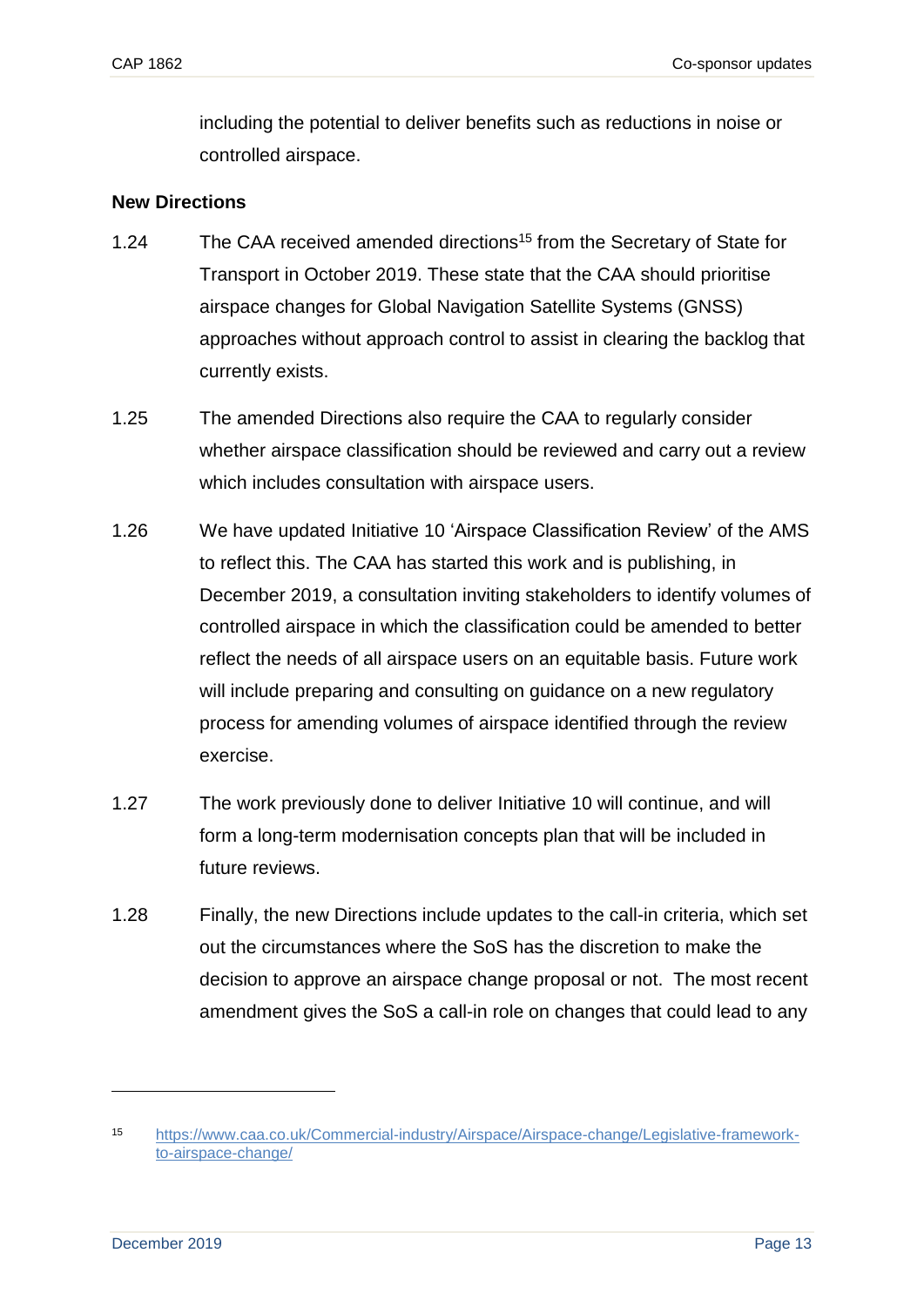volume of airspace classified as Class G<sup>16</sup>, being reclassified as Class A, C, D or E.

1.29 Whilst CAA resources have been focussed on these new functions towards the end of 2019, we are hiring new resources to mitigate any potential risk to the delivery of airspace modernisation.

## <span id="page-16-0"></span>**Resourcing**

- 1.30 There has been a significant increase in the number of ACP applications made in the past three years. A skills shortage and difficult market conditions has meant that CAA airspace regulator resourcing has not grown at the same rate during this time.
- 1.31 We anticipate there will be a significant number of ACPs required during RP3 to support the implementation of the AMS, of varying levels of complexity that will require different amounts of resource to process.
- 1.32 Increases in the complexity and quantity of airspace modernisation programmes, initiatives and developments in technology have also necessitated growth in technical and policy expertise within our Safety and Airspace Regualtion Group (SARG)
- 1.33 These new roles are essential to the CAA successfully meeting its regulatory and statutory commitments for the duration of RP3. Increased SARG resource will also enable us to progress key programmes such as Electronic Conspicuity and Performance Based Navigation efficiently and effectively, in accordance with government strategic policy and industry and consumer expectations.

<sup>&</sup>lt;sup>16</sup> In the UK class G airspace is uncontrolled. This means there are no restrictions on which aircraft can enter it, what equipment the aircraft must carry, and the routes taken by the aircraft.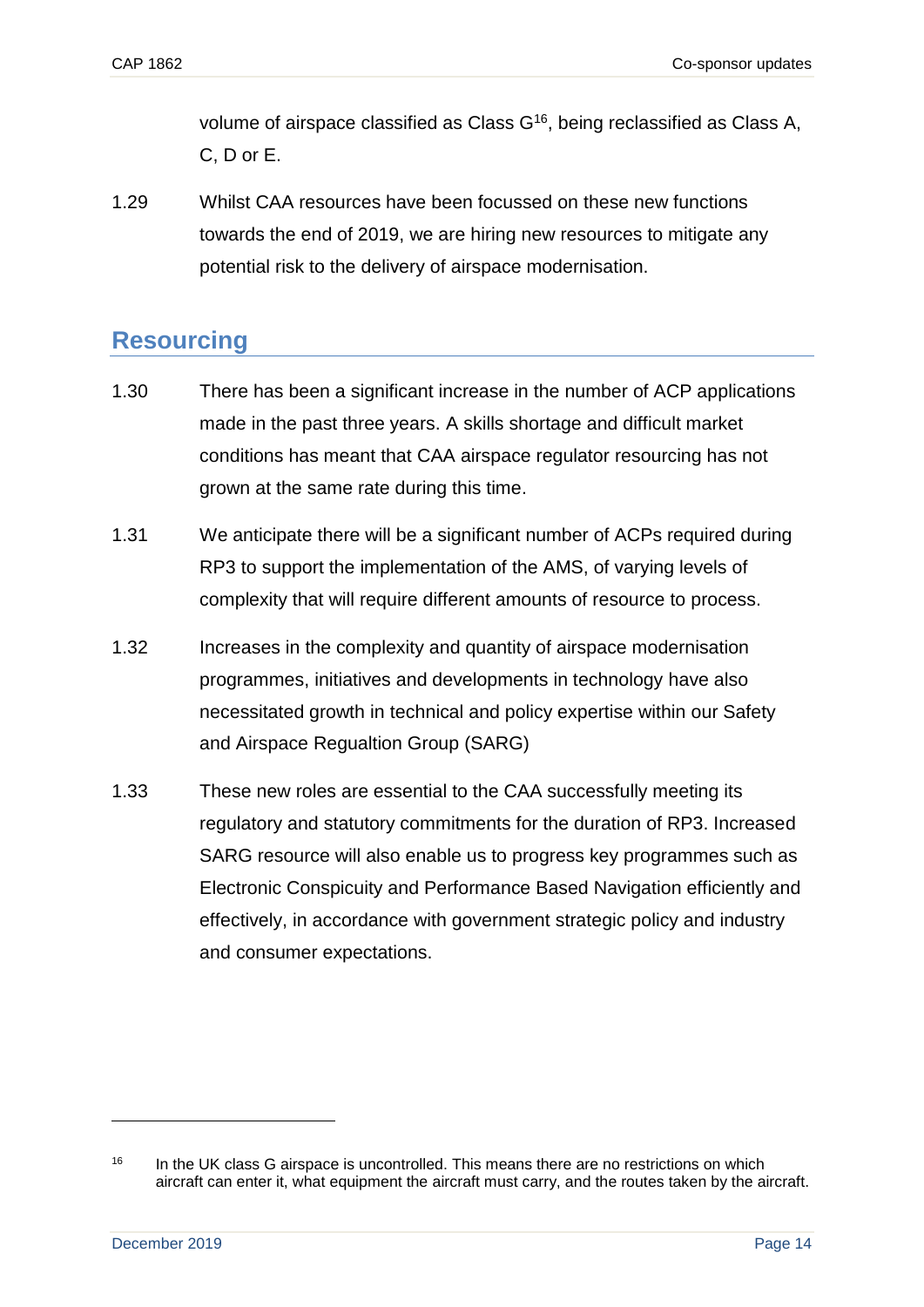- 1.34 We planned to increase SARG Airspace staff resources in three tranches to deal with the workload, and to prepare for the anticipated future increase in ACP workload and airspace modernisation:
	- Tranche one relates to immediate posts. In 2019 this has been funded by an increase in the CAA Schemes of Charges and the DfT. Tranche one was dedicated to addressing the existing business demand for ACPs and the requirements of implementing the AMS.
	- **EXECUTE:** Tranche two will increase resources in 2020, and tranche three in 2021. These tranches are aimed at addressing additional ACP applications beyond the level currently experienced and necessary to support airspace modernisation.
- 1.35 The CAA has made good progress recruiting these additional resources whilst managing existing staff turnover. The recruitment process or new posts in tranche one is 90% complete, and tranche two roles are expected to be in place during Q2 2020.
- 1.36 The CAA's new delivery, monitoring and oversight role will be carried out by a new oversight team in the Strategy and Policy Department. The CAA has commenced a phased recruitment process for this team with three hires being made in 2019, including:
	- A new Head of Oversight.
	- Policy expertise to assist the oversight team and co-sponsor role.
	- An Associate to deliver a secretariat to the team.
- 1.37 Further hires will be considered by the new Head of Oversight in due course.
- 1.38 The new oversight team will will work directly with CAA colleagues and industry groups that are undertaking work necessary to deliver the 15 initiatives. It will oversee and track delivery plans, reporting regularly to the co-sponsors and annually to the Secretary of State. The oversight team will develop more rigorous milestone reporting processes and will provide a more comprehensive progress report by the end 2020.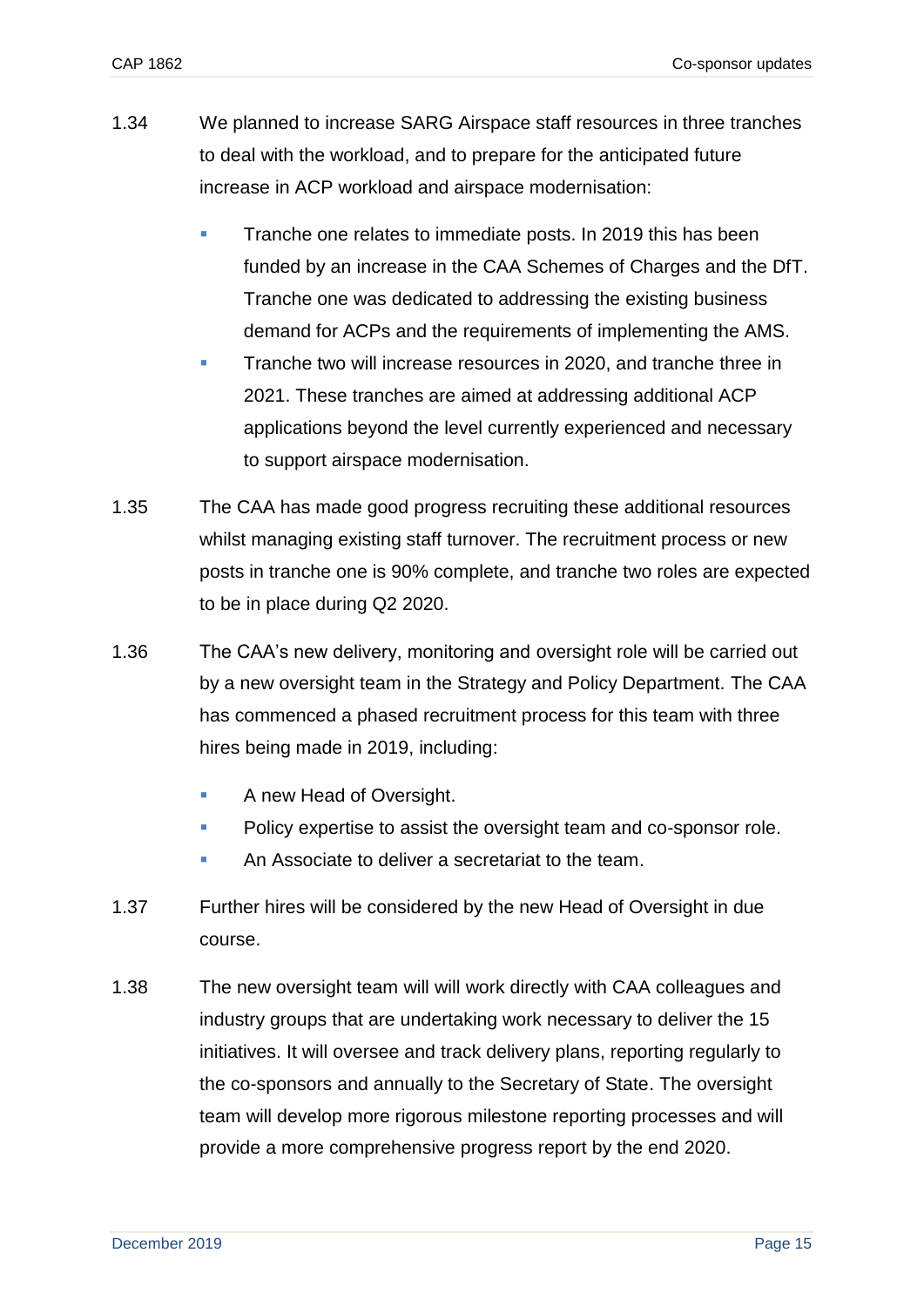1.39 It will also have a key role to play in problem solving modernisation delivery and advising on the potential use of powers (should these be reintroduced into the legislative programme) to direct sponsors to prepare and submit airspace changes that are required as part of the CAA's strategy and plan.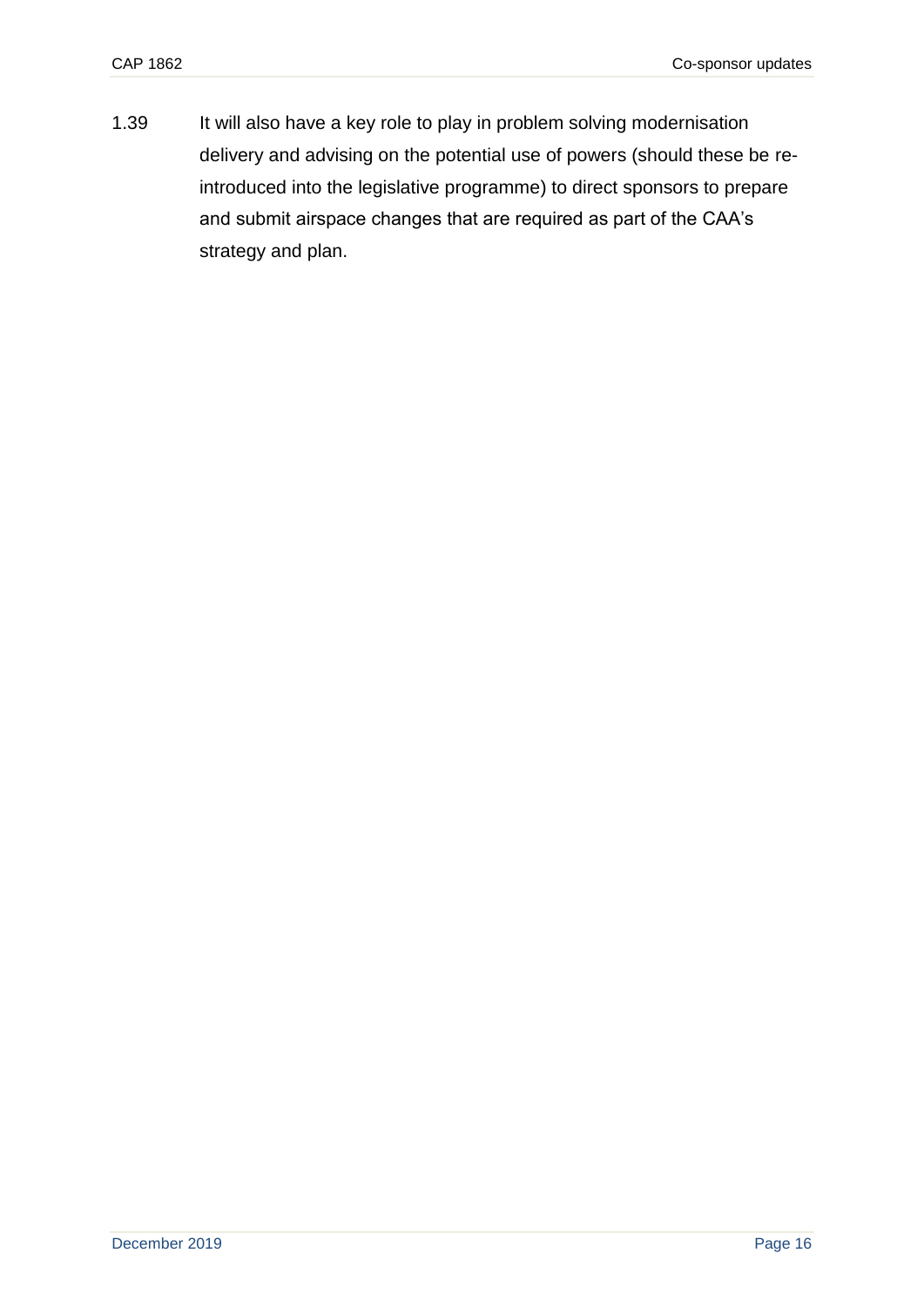## <span id="page-19-0"></span>Chapter 2

# <span id="page-19-1"></span>Delivery plans and progress 2019

- 2.1 The means of delivering airspace modernisation, such as the resources needed to bring in changes, ultimately rests with the industry organisations that will use airspace. For example, the CAA can set out why airspace redesign is needed and the policy ends it must achieve, but we cannot do that airspace change ourselves. Delivery plans must be set out by the organisations that will undertake this design, or integrate the concepts and technologies.
- 2.2 Table 2.1 below provides a summary of the delivery plan status for each initiative along with progress towards completion is indicated by a green, amber or red status:
	- **EXECTE FIGHT** status indicates that the initiative is on track to be completed in the timescales expected;
	- **EXECT** amber status indicates that the initiative needs attention from key stakeholders to ensure completion in the timescales expected, or that there may be merit in reconsidering deadlines where possible;
	- **EXEC** status indicates there are major issues with the initiative and a significant risk that completion will not be achieved in the timescales expected.
- 2.3 Key dependencies and risks to the realisation of modernisation benefits are also summarised in Table 2.1. The risks are assessed on a 1 (low) to 5 (high) scale against likelihood (L), and severity (S).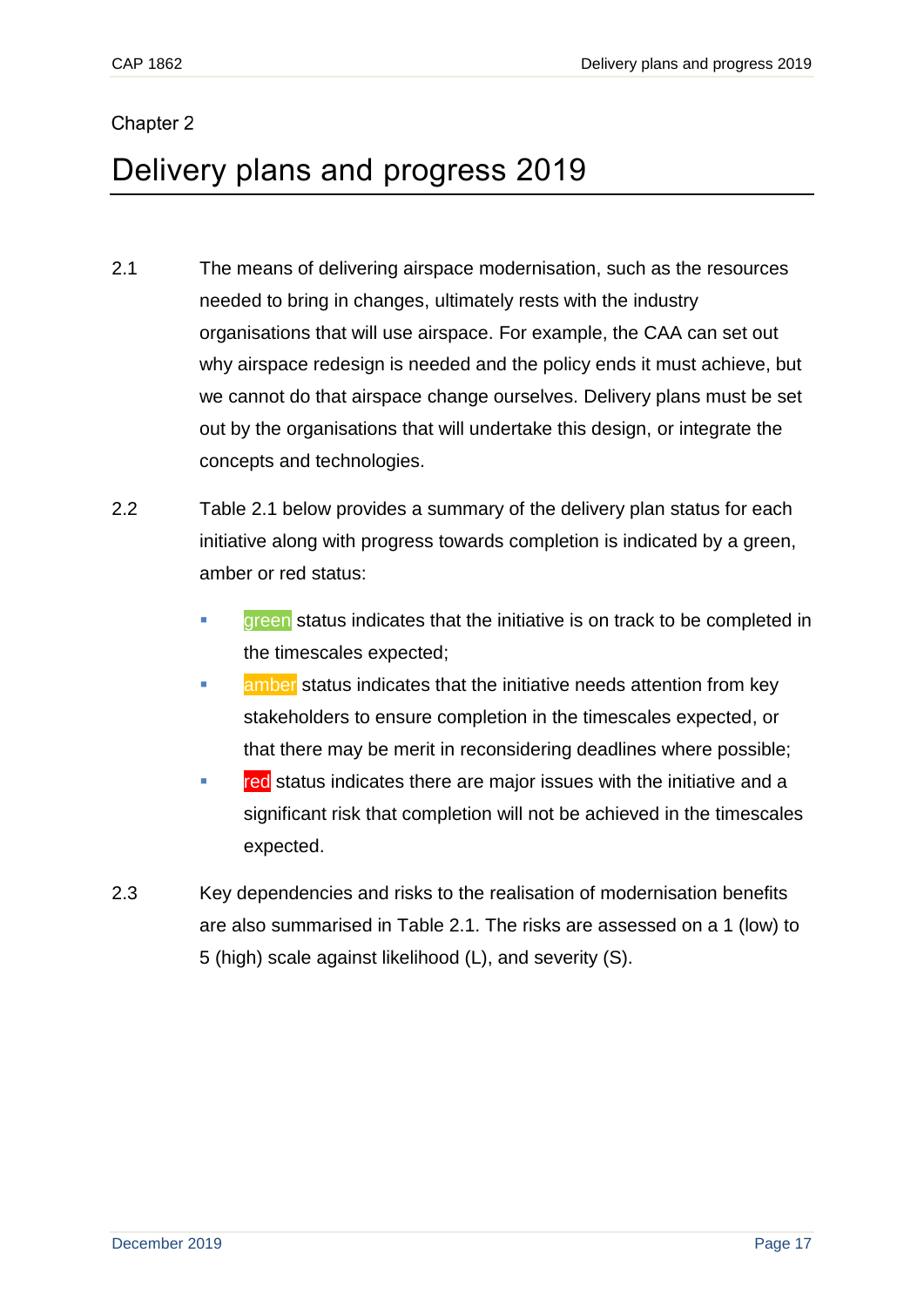### **Table 2.1 Initiative plan and progress status - December 2019**

|                          | <b>Direct Route Airspace</b>                                                                                                                                                                                                                                                                                                                                                                                                                                                                                                                      |                            | <b>NERL's SIP</b>                              |
|--------------------------|---------------------------------------------------------------------------------------------------------------------------------------------------------------------------------------------------------------------------------------------------------------------------------------------------------------------------------------------------------------------------------------------------------------------------------------------------------------------------------------------------------------------------------------------------|----------------------------|------------------------------------------------|
|                          | <b>Description:</b> deployment of additional waypoints to the<br>existing route network.                                                                                                                                                                                                                                                                                                                                                                                                                                                          |                            | <b>Implemented</b>                             |
|                          | 1.1 New waypoints                                                                                                                                                                                                                                                                                                                                                                                                                                                                                                                                 | 1.2 Established procedures | 1.3 Airline flight planning<br>system          |
|                          | Timescale: by 2022                                                                                                                                                                                                                                                                                                                                                                                                                                                                                                                                |                            | <b>Driver:</b> Single European Sky legislation |
|                          | <b>Stage: Delivery</b>                                                                                                                                                                                                                                                                                                                                                                                                                                                                                                                            |                            | Mechanism: NERL's SIP                          |
| AIRSPACE<br><b>UPPER</b> | <b>Plan and progress</b><br>The implementation of Direct Route Airspace was mandated in European Law under the<br>EU Implementing Regulation EU716/204 as a stepping stone towards Free Route Airspace<br>(See Initiative 2). Direct Route Airspace has been introduced by NERL and optimised<br>ahead of the required timescales.<br>However, there is a reliance on airlines investing in and using flight planning systems, in<br>order to maximise the benefits. NERL will continue to monitor usage and engage with<br>users as appropriate. |                            |                                                |
|                          | <b>Risks to benefit realisation</b><br>That aircraft operators do not invest in the flight planning<br>system upgrades required to use Direct Route options<br>effectively and maximise the benefits of implementation.                                                                                                                                                                                                                                                                                                                           |                            | Score: 6<br>(Likelihood:2) * (Severity:3)      |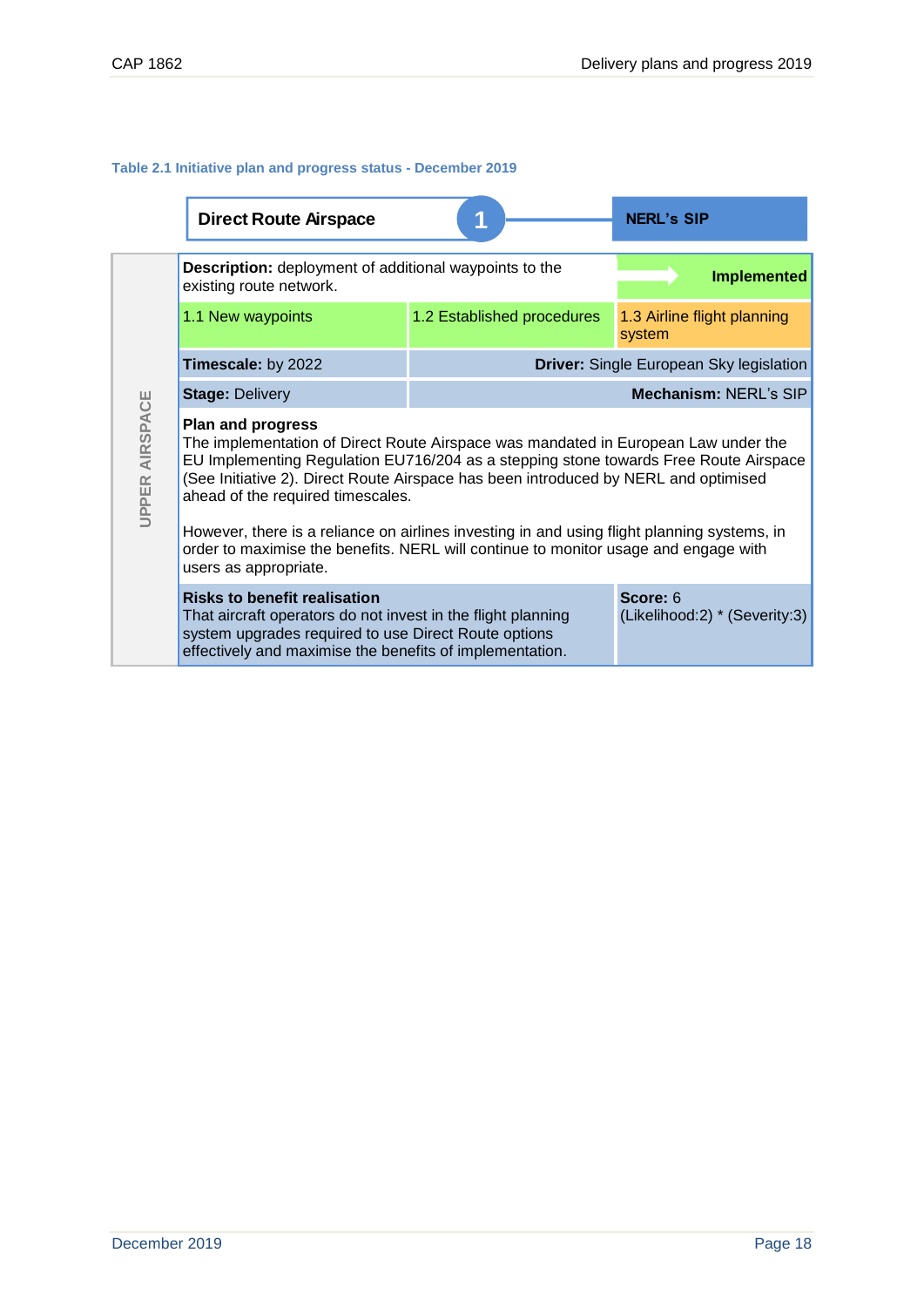|                                                                                                                                                                              | <b>Free Route Airspace</b>                                                                                                                                                                                                                                                                                                                                                                                                                                                                                 | 2               | <b>NERL's SIP</b>                          |  |  |
|------------------------------------------------------------------------------------------------------------------------------------------------------------------------------|------------------------------------------------------------------------------------------------------------------------------------------------------------------------------------------------------------------------------------------------------------------------------------------------------------------------------------------------------------------------------------------------------------------------------------------------------------------------------------------------------------|-----------------|--------------------------------------------|--|--|
|                                                                                                                                                                              | Description: removal of all fixed routes so aircraft can fly fully<br>optimised routes.                                                                                                                                                                                                                                                                                                                                                                                                                    |                 | On track                                   |  |  |
|                                                                                                                                                                              | 2.1 Remove fixed route network 2.2 New procedures                                                                                                                                                                                                                                                                                                                                                                                                                                                          |                 | 2.3 Airline flight planning<br>system      |  |  |
|                                                                                                                                                                              | Timescale: by 2022-24                                                                                                                                                                                                                                                                                                                                                                                                                                                                                      |                 | Driver: Single European Sky legislation    |  |  |
|                                                                                                                                                                              | <b>Stage: Delivery</b>                                                                                                                                                                                                                                                                                                                                                                                                                                                                                     |                 | Mechanism: NERL's SIP                      |  |  |
|                                                                                                                                                                              | <b>Plan and progress</b><br>The implementation of FRA was mandated in European Law under the EU Implementing<br>Regulation EU716/204. NERL are intending to cover legal requirements and Borealis<br>Alliance <sup>17</sup> ambitions for the UK, whilst managing the deployment in line other simultaneous<br>airspace modernisation projects. NERL are currently consulting <sup>18</sup> on the scope of<br>deployment and are proposing a phased approach over the whole RP3 period to end of<br>2024. |                 |                                            |  |  |
| UPPER AIRSPACE                                                                                                                                                               |                                                                                                                                                                                                                                                                                                                                                                                                                                                                                                            |                 |                                            |  |  |
|                                                                                                                                                                              | <b>Dec 2020</b><br><b>Dec 2021</b>                                                                                                                                                                                                                                                                                                                                                                                                                                                                         | <b>Dec 2022</b> | 2024/25                                    |  |  |
| <b>Phase 1: Scotland/Northern Ireland</b><br><b>Phase 2: South West England/most of Wales</b><br><b>Phase 3: Northern England/North Wales</b><br>Phase 4: South East England |                                                                                                                                                                                                                                                                                                                                                                                                                                                                                                            |                 |                                            |  |  |
|                                                                                                                                                                              | NERL have initiated the CAP1616 airspace change process for deployment phases 1 & 2.<br>Phase 1 is at stage 3c (commence consultation) and Phase 2 is at stage 1b (design<br>principles). Deployment phase 4 is dependent on the iTEC platform installation, which is<br>part of Initiative 15.                                                                                                                                                                                                            |                 |                                            |  |  |
|                                                                                                                                                                              | New procedures will need to be developed, and in order to maximise the benefits there is a<br>reliance on airlines investing in/using flight planning systems, which will need to be<br>monitored by NERL in due course.                                                                                                                                                                                                                                                                                   |                 |                                            |  |  |
|                                                                                                                                                                              | <b>Risks to benefit realisation</b><br>That aircraft operators do not invest in the flight planning<br>system upgrades required to use Free Route options<br>effectively and maximise the benefits of implementation.                                                                                                                                                                                                                                                                                      |                 | Score: 12<br>(Likelihood:3) * (Severity:4) |  |  |
|                                                                                                                                                                              |                                                                                                                                                                                                                                                                                                                                                                                                                                                                                                            |                 |                                            |  |  |
| 17<br>18                                                                                                                                                                     | The Borealis Alliance is a group of ANSPs collaborating on a major programme to deliver free<br>route airspace across the whole of Northern Europe.<br>https://consultations.airspacechange.co.uk/nats/fra-d1/                                                                                                                                                                                                                                                                                             |                 |                                            |  |  |
|                                                                                                                                                                              |                                                                                                                                                                                                                                                                                                                                                                                                                                                                                                            |                 |                                            |  |  |
| December 2019                                                                                                                                                                |                                                                                                                                                                                                                                                                                                                                                                                                                                                                                                            |                 | Page 19                                    |  |  |

<sup>&</sup>lt;sup>17</sup> The Borealis Alliance is a group of ANSPs collaborating on a major programme to deliver free route airspace across the whole of Northern Europe.

<sup>18</sup> https://consultations.airspacechange.co.uk/nats/fra-d1/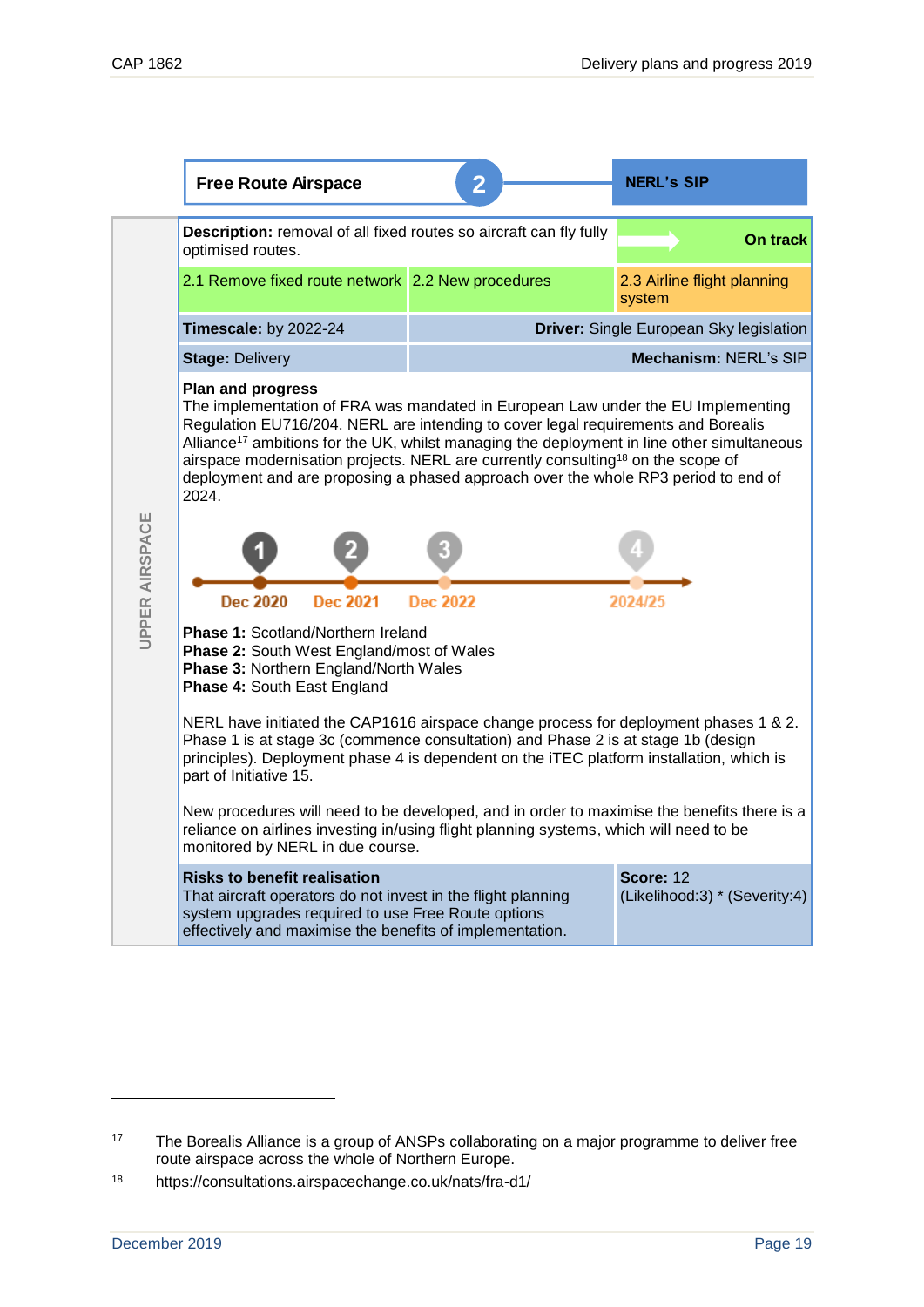|    |                       |                                                                                                                                                                                                                                                                                                                                                                                                                                                                                                                                                                                                                                                                                                                                                                                                                                                                                                                                                                                                      | Airspace                    | <b>Advanced Flexible Use of</b>  |  |                                                                |                                                                         |                                                          | <b>FUA State Programme</b>                                                                                                                                                                                                                                               |         |
|----|-----------------------|------------------------------------------------------------------------------------------------------------------------------------------------------------------------------------------------------------------------------------------------------------------------------------------------------------------------------------------------------------------------------------------------------------------------------------------------------------------------------------------------------------------------------------------------------------------------------------------------------------------------------------------------------------------------------------------------------------------------------------------------------------------------------------------------------------------------------------------------------------------------------------------------------------------------------------------------------------------------------------------------------|-----------------------------|----------------------------------|--|----------------------------------------------------------------|-------------------------------------------------------------------------|----------------------------------------------------------|--------------------------------------------------------------------------------------------------------------------------------------------------------------------------------------------------------------------------------------------------------------------------|---------|
|    |                       |                                                                                                                                                                                                                                                                                                                                                                                                                                                                                                                                                                                                                                                                                                                                                                                                                                                                                                                                                                                                      |                             | supporting more efficient use.   |  | <b>Description:</b> to increase airspace configuration options |                                                                         | <b>Needs attention</b>                                   |                                                                                                                                                                                                                                                                          |         |
|    |                       |                                                                                                                                                                                                                                                                                                                                                                                                                                                                                                                                                                                                                                                                                                                                                                                                                                                                                                                                                                                                      | 3.1 New airspace structures |                                  |  | 3.2 New procedures                                             |                                                                         | 3.3 Airspace management<br>tools                         |                                                                                                                                                                                                                                                                          |         |
|    |                       | <b>Timescale: 2022-24</b>                                                                                                                                                                                                                                                                                                                                                                                                                                                                                                                                                                                                                                                                                                                                                                                                                                                                                                                                                                            |                             |                                  |  |                                                                |                                                                         | <b>Driver:</b> SES legislation and UK state requirements |                                                                                                                                                                                                                                                                          |         |
|    |                       |                                                                                                                                                                                                                                                                                                                                                                                                                                                                                                                                                                                                                                                                                                                                                                                                                                                                                                                                                                                                      | <b>Stage: Delivery</b>      |                                  |  |                                                                |                                                                         |                                                          | Mechanism: Flexible Use of Airspace State programme<br><b>Working Group</b>                                                                                                                                                                                              |         |
|    |                       |                                                                                                                                                                                                                                                                                                                                                                                                                                                                                                                                                                                                                                                                                                                                                                                                                                                                                                                                                                                                      | <b>Plan and progress</b>    | deliver this initiative include: |  |                                                                |                                                                         |                                                          | AFUA consists of improvement to the management of special use airspace (SUA) and<br>flexible airspace structures (FUA) for commercial and military use. The FSP Working<br>Group have developed the concepts and a co-ordinated plan. The main activities that will      |         |
|    |                       | A programme of airspace changes and redesign of airspace structures to offer<br>more flexibility locations to support Military requirements and civil traffic flows.<br>Extending Airspace Management tools, processes and data sharing through<br>٠<br>access and use of LARA. <sup>19</sup><br>Implementing a new performance framework to provide statistics and trend<br>٠<br>analysis                                                                                                                                                                                                                                                                                                                                                                                                                                                                                                                                                                                                           |                             |                                  |  |                                                                |                                                                         |                                                          |                                                                                                                                                                                                                                                                          |         |
|    | <b>UPPER AIRSPACE</b> | Both MOD and NATS will ensure that stakeholders develop their current procedures and<br>extend the use of LARA throughout their organisations and operational areas. The<br>deployment plan includes the following key milestones:                                                                                                                                                                                                                                                                                                                                                                                                                                                                                                                                                                                                                                                                                                                                                                   |                             |                                  |  |                                                                |                                                                         |                                                          |                                                                                                                                                                                                                                                                          |         |
|    |                       |                                                                                                                                                                                                                                                                                                                                                                                                                                                                                                                                                                                                                                                                                                                                                                                                                                                                                                                                                                                                      |                             |                                  |  |                                                                |                                                                         |                                                          |                                                                                                                                                                                                                                                                          |         |
|    |                       | Q4 2019<br>Q1 2020<br>Q <sub>2</sub> 2021<br>Q4 2021<br>Q4 2023<br>1: FUA State Programme RP3 Delivery and Performance Improvement Plan (complete).<br>2: Launch AFUA: Flexible Airspace Operations Programme and initiate Performance<br>Management programme.<br>3: Full adoption of LARA at key Military Units.<br>4: Transition key volumes of Special Use Airspace into a managed environment to<br>enhance Airspace management, meet the requirements of AF3 of the PCP and<br>contribute to the optimisation of FRA.<br>5: Develop and Implement Future Military Operations ACP.<br>Dependencies on technical solutions, service and user agreements and enhanced<br>airspace management processes have been articulated and agreed in order to facilitate<br>any future airspace changes. The detail of these activities will be developed as the<br>programme moves forward. Funding arrangements for airspace management tools need to be<br>confirmed before procedures can be developed. |                             |                                  |  |                                                                |                                                                         |                                                          |                                                                                                                                                                                                                                                                          |         |
| 19 |                       |                                                                                                                                                                                                                                                                                                                                                                                                                                                                                                                                                                                                                                                                                                                                                                                                                                                                                                                                                                                                      |                             |                                  |  |                                                                | and provides live situational awareness to civil and military partners. |                                                          | The Local and sub-regional airspace management support system (LARA) is a software<br>package which supports and enhances the airspace management process according to<br>advance flexible use of airspace (AFUA) principles. This enables collaborative decision-making |         |
|    | December 2019         |                                                                                                                                                                                                                                                                                                                                                                                                                                                                                                                                                                                                                                                                                                                                                                                                                                                                                                                                                                                                      |                             |                                  |  |                                                                |                                                                         |                                                          |                                                                                                                                                                                                                                                                          | Page 20 |

<sup>19</sup> The Local and sub-regional airspace management support system (LARA) is a software package which supports and enhances the airspace management process according to advance flexible use of airspace (AFUA) principles. This enables collaborative decision-making and provides live situational awareness to civil and military partners.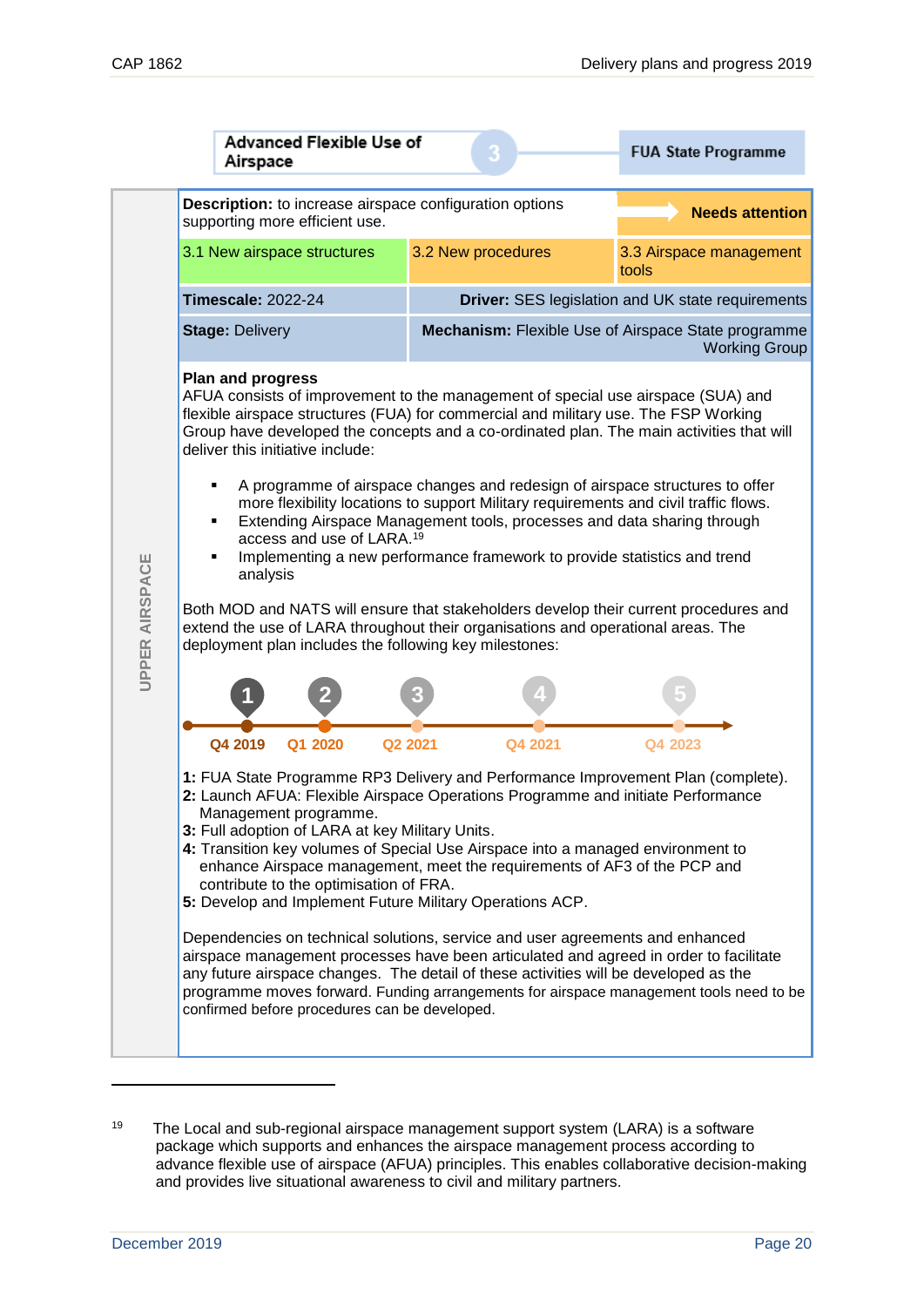| <b>Risks to benefit realisation</b><br>That the implementation of new airspace structures restricts<br>the access of civil and/or military traffic to key routes or<br>volumes of airspace, generating inefficiencies and capacity<br>constraints in certain areas of the UK; and that AFUA will not<br>deliver sufficient airspace to facilitate military activity. | Score: 9<br>(Likelihood:3) * (Severity:3) |
|----------------------------------------------------------------------------------------------------------------------------------------------------------------------------------------------------------------------------------------------------------------------------------------------------------------------------------------------------------------------|-------------------------------------------|
|----------------------------------------------------------------------------------------------------------------------------------------------------------------------------------------------------------------------------------------------------------------------------------------------------------------------------------------------------------------------|-------------------------------------------|

|                   | <b>FAS implementation South</b>                                                                                                                                                                                                                                                                                                                                                                                                                                                                                     | 41                 | <b>ACOG</b>                                        |  |  |
|-------------------|---------------------------------------------------------------------------------------------------------------------------------------------------------------------------------------------------------------------------------------------------------------------------------------------------------------------------------------------------------------------------------------------------------------------------------------------------------------------------------------------------------------------|--------------------|----------------------------------------------------|--|--|
|                   | Description: redesign of the terminal network in Southern<br>England.                                                                                                                                                                                                                                                                                                                                                                                                                                               |                    | <b>Needs attention</b>                             |  |  |
|                   | 4.1 Terminal airspace redesign                                                                                                                                                                                                                                                                                                                                                                                                                                                                                      | 4.2 New procedures | 4.3 New tools for<br>controllers                   |  |  |
|                   | Timescale: by 2024                                                                                                                                                                                                                                                                                                                                                                                                                                                                                                  |                    | <b>Driver: SES legislation and airports NSPs</b>   |  |  |
|                   | <b>Stage: Delivery</b>                                                                                                                                                                                                                                                                                                                                                                                                                                                                                              |                    | <b>Mechanism: Airspace Change Organising Group</b> |  |  |
|                   | <b>Plan and progress</b><br>NERL have submitted their masterplan iteration one (for southern UK) to the CAA. NERL<br>(upper airspace) and airport (lower airspace) ACPs have commenced the CAA's CAP1616<br>process.                                                                                                                                                                                                                                                                                                |                    |                                                    |  |  |
|                   | Having now been established, ACOG is leading the co-ordination of all airspace changes,<br>including NERL's upper airspace proposals with individual airports, and identifying<br>opportunities for additional benefits covering areas such as noise or general aviation.                                                                                                                                                                                                                                           |                    |                                                    |  |  |
| TERMINAL AIRSPACE | The Air Navigation Directions require the CAA to make airspace change decisions in<br>accordance with CAP1616 and the AMS (CAP1711). Co-ordination is important for both<br>FASI-S and FASI-N. For FASI-S, a masterplan will add further scrutiny to that<br>coordination. Once such a masterplan has been prepared and also accepted into our AMS,<br>airspace change decisions will be made in accordance with it.                                                                                                |                    |                                                    |  |  |
|                   | ACOG are expected to develop a second iteration of the southern UK masterplan, co-<br>ordinated with a preferred implementation plan. However, it has been NERL's view that<br>this will only be possible after all sponsors have reached Stage 2b of the process (all initial<br>options appraisal complete) after mid-2020.                                                                                                                                                                                       |                    |                                                    |  |  |
|                   | If this is not accepted yet when FASI-S sponsors reach CAP1616 stage 2, and waiting for<br>the masterplan would risk holding up the modernisation programme, we will discuss other<br>options for satisfying ourselves that there has been sufficient coordination with both FASI-<br>S sponsors and ACOG/NERL. We will also potentially hold any FASI-S sponsors at a<br>gateway in the airspace change process whilst we wait for information related to other<br>sponsors proposals to demonstrate coordination. |                    |                                                    |  |  |
|                   | The establishment of ACOG should reduce the risk likelihood of ineffective co-ordination<br>reported in the AMS. The CAA will monitor this in 2020.                                                                                                                                                                                                                                                                                                                                                                 |                    |                                                    |  |  |
|                   | Score: 20<br><b>Risks to benefit realisation</b><br>(Likelihood:4) * (Severity:5)<br>That the large number of co-dependent airspace changes<br>required to modernise terminal airspace in the south of<br>England (involving 16+ different sponsors) are not co-<br>ordinated effectively, leading to sub-optimal airspace designs,<br>poor engagement with affected stakeholders, inefficient<br>network integration and implementation delays.                                                                    |                    |                                                    |  |  |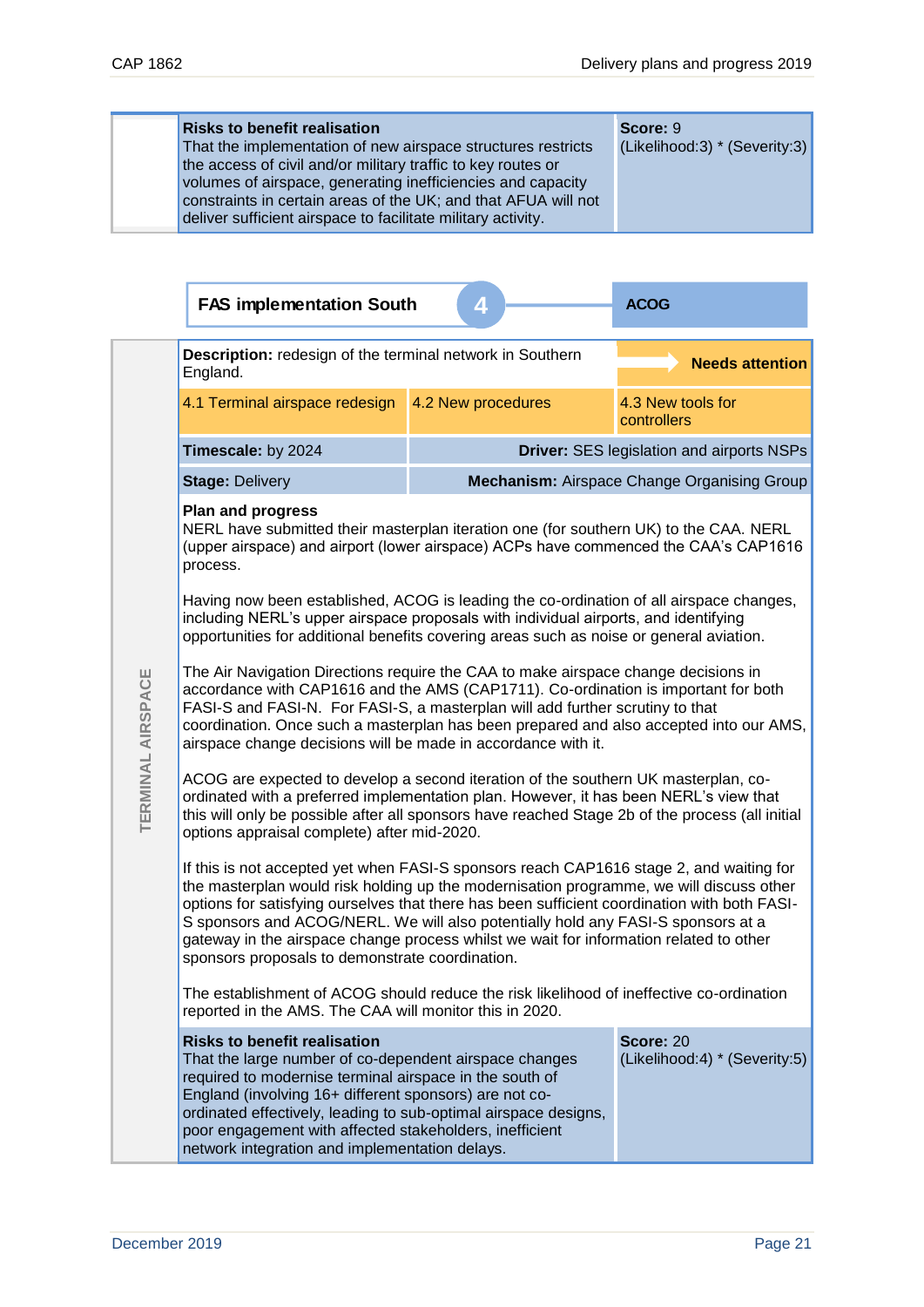|                   | <b>FAS implementation North</b>                                                                                                                                                                                                                                                                                                                                                                                                                                                                                                                                                                                                       | <b>ACOG</b>        |                                                    |  |  |  |
|-------------------|---------------------------------------------------------------------------------------------------------------------------------------------------------------------------------------------------------------------------------------------------------------------------------------------------------------------------------------------------------------------------------------------------------------------------------------------------------------------------------------------------------------------------------------------------------------------------------------------------------------------------------------|--------------------|----------------------------------------------------|--|--|--|
|                   | Description: redesign of the terminal network in Northern<br>England and Scotland                                                                                                                                                                                                                                                                                                                                                                                                                                                                                                                                                     |                    | <b>Needs attention</b>                             |  |  |  |
|                   | 5.1 Terminal airspace redesign                                                                                                                                                                                                                                                                                                                                                                                                                                                                                                                                                                                                        | 5.2 New procedures | 5.3 New tools for<br>controllers                   |  |  |  |
|                   | Timescale: by 2021                                                                                                                                                                                                                                                                                                                                                                                                                                                                                                                                                                                                                    |                    | Driver: SES legislation and NERL RP3 plan          |  |  |  |
|                   | <b>Stage: Delivery</b>                                                                                                                                                                                                                                                                                                                                                                                                                                                                                                                                                                                                                |                    | <b>Mechanism: Airspace Change Organising Group</b> |  |  |  |
|                   | <b>Plan and progress</b><br>ACOG have taken on the co-ordination of FASI-N. In due course DfT and CAA will co-<br>commission the creation of masterplans covering modernisation of the rest of UK airspace.<br>Until we have a masterplan that includes the north of the UK, the coordination necessary<br>for FASI-N airspace changes is that described in CAP 1616 only.                                                                                                                                                                                                                                                            |                    |                                                    |  |  |  |
| TERMINAL AIRSPACE | Individual sponsors must engage and consult relevant stakeholders, and when doing so<br>should take account of airspace changes which are linked in any way to another airspace<br>change proposal. We expect individual sponsors within FASI-N to consider all other FASI-<br>N sponsors as potential stakeholders in their engagement and consultation plans.                                                                                                                                                                                                                                                                       |                    |                                                    |  |  |  |
|                   | A number of changes were deployed successfully in May 2019 including Doncaster<br>(STARs) <sup>20</sup> , Birmingham (SIDs) <sup>21</sup> and Newcastle (STARs). Further changes were expected<br>to Leeds and Doncaster airspace in Nov 2019 but these, in conjunction with Glasgow and<br>Edinburgh ACPs have been delayed. The CAA decided not to approve both Leeds and<br>Edinburgh ACPs CAA due to inadequate consultation, Glasgow must now follow the<br>requirements of CAP1616 following delays, and our decision on Doncaster (SIDs) has<br>recently been published <sup>22</sup> following revisions made by the sponsor. |                    |                                                    |  |  |  |
|                   | The establishment of ACOG should reduce the risk likelihood of ineffective co-ordination<br>reported in the AMS. The CAA will monitor this in 2020.                                                                                                                                                                                                                                                                                                                                                                                                                                                                                   |                    |                                                    |  |  |  |
|                   | Score: 12<br><b>Risks to benefit realisation</b><br>(Likelihood:3) * (Severity:4)<br>That the large number of co-dependent airspace changes<br>required to modernise the terminal airspace in the north of<br>England and Scotland are not co-ordinated effectively, leading<br>to sub-optimal airspace designs, poor engagement with<br>affected stakeholders, inefficient network integration and<br>delays to implementation.                                                                                                                                                                                                      |                    |                                                    |  |  |  |
|                   |                                                                                                                                                                                                                                                                                                                                                                                                                                                                                                                                                                                                                                       |                    |                                                    |  |  |  |
| 20<br>21<br>22    | <b>Standard Terminal Arrival Routes</b><br><b>Standard Instrument Departure Routes</b><br>https://www.caa.co.uk/Commercial-industry/Airspace/Airspace-change/Decisions/Permanent-                                                                                                                                                                                                                                                                                                                                                                                                                                                     |                    |                                                    |  |  |  |
|                   | airspace-change-proposals-under-CAP725/                                                                                                                                                                                                                                                                                                                                                                                                                                                                                                                                                                                               |                    |                                                    |  |  |  |
| December 2019     |                                                                                                                                                                                                                                                                                                                                                                                                                                                                                                                                                                                                                                       |                    | Page 22                                            |  |  |  |

<sup>20</sup> Standard Terminal Arrival Routes

<sup>21</sup> Standard Instrument Departure Routes

<sup>22</sup> [https://www.caa.co.uk/Commercial-industry/Airspace/Airspace-change/Decisions/Permanent](https://www.caa.co.uk/Commercial-industry/Airspace/Airspace-change/Decisions/Permanent-airspace-change-proposals-under-CAP725/)[airspace-change-proposals-under-CAP725/](https://www.caa.co.uk/Commercial-industry/Airspace/Airspace-change/Decisions/Permanent-airspace-change-proposals-under-CAP725/)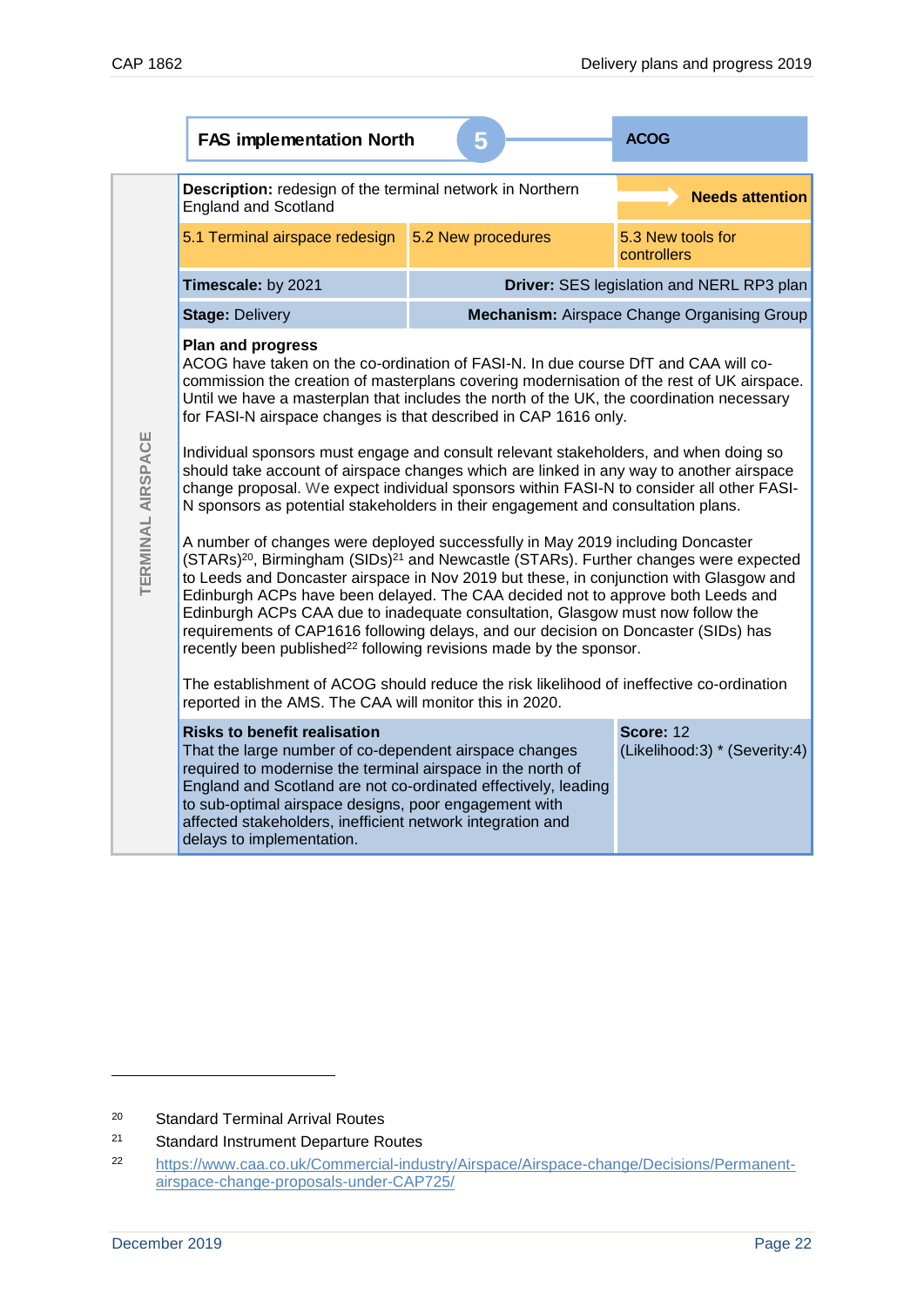|                   | Queue management                                                                                                                                                                                                                                                                                                                                                | 6                                         | <b>NERL's SIP</b>                       |  |  |
|-------------------|-----------------------------------------------------------------------------------------------------------------------------------------------------------------------------------------------------------------------------------------------------------------------------------------------------------------------------------------------------------------|-------------------------------------------|-----------------------------------------|--|--|
|                   | Description: new capabilities to stream the flow of traffic.                                                                                                                                                                                                                                                                                                    |                                           | On track                                |  |  |
|                   | 6.1 Linear holding structure                                                                                                                                                                                                                                                                                                                                    | 6.2 New procedures                        | 6.3 Queue management<br>tools           |  |  |
|                   | Timescale: by 2024                                                                                                                                                                                                                                                                                                                                              |                                           | Driver: Single European Sky legislation |  |  |
|                   | <b>Stage: Delivery</b>                                                                                                                                                                                                                                                                                                                                          |                                           | Mechanism: NERL's SIP                   |  |  |
|                   | <b>Plan and progress</b><br>Queue management tools and procedures are relatively well developed and understood,<br>with NATS an active member of the SESAR Deployment Alliance.                                                                                                                                                                                 |                                           |                                         |  |  |
|                   | Arrivals manager (AMAN) is planned to be deployed in 2021 in Manchester and Stansted<br>by their respective ANSPs.                                                                                                                                                                                                                                              |                                           |                                         |  |  |
| TERMINAL AIRSPACE | Time Based Separation (TBS) is already in place at Heathrow. This is planned to be<br>enhanced to TBS 'pairwise' which optimises the separation based on wake vortex minima<br>between different pairs of aircraft in the arrivals sequence. This is planned for deployment<br>at the end of 2022. TBS is planned to be deployed at Gatwick by the end of 2023. |                                           |                                         |  |  |
|                   | Extended arrivals management (XMAN) is in place at Heathrow and went live at Gatwick in<br>December 2019. Further deployments will subject to prioritisation as it will be influenced by<br>the FASI-S programme design and timing. This will need careful consideration and co-<br>ordination by ACOG and NERL in order to meet legislative requirements.      |                                           |                                         |  |  |
|                   | <b>Risks to benefit realisation</b><br>That the implementation of multiple arrival and departure<br>management systems focused on different airports are not<br>integrated effectively at a network level, leading to pinch<br>points & inefficiencies.                                                                                                         | Score: 6<br>(Likelihood:2) * (Severity:3) |                                         |  |  |
|                   |                                                                                                                                                                                                                                                                                                                                                                 |                                           |                                         |  |  |
|                   |                                                                                                                                                                                                                                                                                                                                                                 |                                           |                                         |  |  |
|                   |                                                                                                                                                                                                                                                                                                                                                                 |                                           |                                         |  |  |
|                   |                                                                                                                                                                                                                                                                                                                                                                 |                                           |                                         |  |  |
|                   |                                                                                                                                                                                                                                                                                                                                                                 |                                           |                                         |  |  |
|                   |                                                                                                                                                                                                                                                                                                                                                                 |                                           |                                         |  |  |
|                   |                                                                                                                                                                                                                                                                                                                                                                 |                                           |                                         |  |  |
|                   |                                                                                                                                                                                                                                                                                                                                                                 |                                           |                                         |  |  |
|                   |                                                                                                                                                                                                                                                                                                                                                                 |                                           |                                         |  |  |
|                   |                                                                                                                                                                                                                                                                                                                                                                 |                                           |                                         |  |  |
| December 2019     |                                                                                                                                                                                                                                                                                                                                                                 |                                           | Page 23                                 |  |  |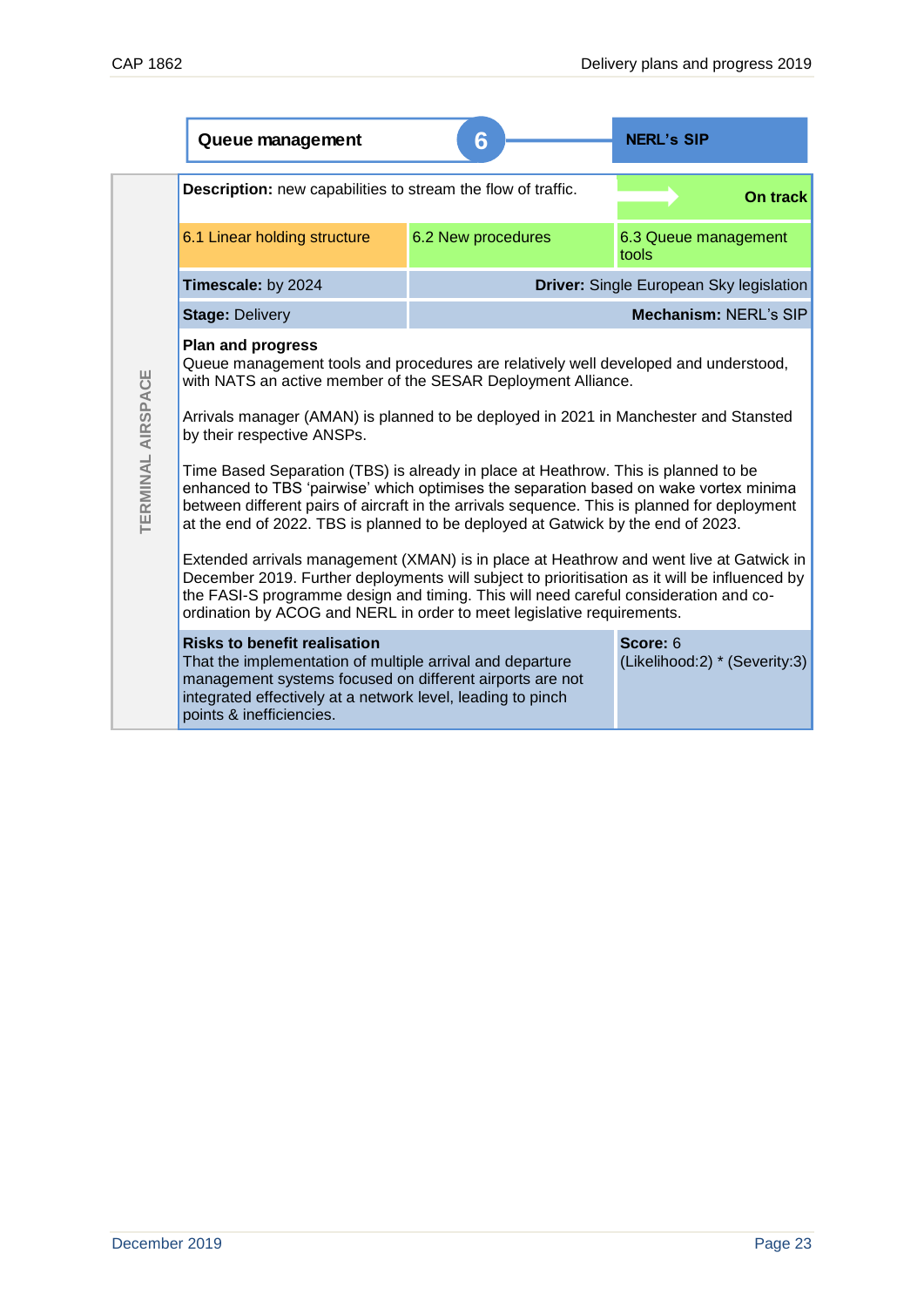|                       | <b>Satellite navigation route</b><br>replication                                                                                                                                                                                                                                                                                 |                                             | <b>ACOG and airports</b>          |
|-----------------------|----------------------------------------------------------------------------------------------------------------------------------------------------------------------------------------------------------------------------------------------------------------------------------------------------------------------------------|---------------------------------------------|-----------------------------------|
|                       | <b>Description:</b> replication of existing arrival and departure<br>routes with satellite navigation upgrades.                                                                                                                                                                                                                  |                                             | On track                          |
|                       | 7.1 Route replications                                                                                                                                                                                                                                                                                                           | 7.2 New procedures                          | 7.3 Aircraft avionics<br>upgrades |
|                       | Timescale: by 2024                                                                                                                                                                                                                                                                                                               | Driver: ICAO GANP, EU PBN implementing rule |                                   |
|                       | <b>Stage: Delivery</b>                                                                                                                                                                                                                                                                                                           |                                             | Mechanism: ACOG / Airports        |
|                       | <b>Plan and progress</b><br>Most airports required to upgrade their arrival and departure routes to PBN (either by<br>replicating existing or developing new routes) are doing so as part of the FASI-N and FASI-<br>S programmes.                                                                                               |                                             |                                   |
| <b>LOWER ALTITUDE</b> | There is therefore a significant dependency with Initiatives 4 and 5, including the<br>successful co-ordination of ACPs by ACOG and the quality of the ACPs by sponsors<br>following the CAP1616 process before submission to the CAA's airspace regulators for a<br>decision.                                                   |                                             |                                   |
|                       | The CAA will be asking other airports not covered by these programmes to submit their<br>plans via an online template which will be launched in 2020.                                                                                                                                                                            |                                             |                                   |
|                       | <b>Risks to benefit realisation</b><br>That many conventional arrival and departure routes at<br>airports cannot be accurately replicated using satellite<br>navigation capabilities (especially in the turn), creating new, or<br>more concentrated noise impacts at lower altitudes and<br>deterring sustainable improvements. | Score: 9<br>(Likelihood:3) * (Severity:3)   |                                   |
|                       |                                                                                                                                                                                                                                                                                                                                  |                                             |                                   |
|                       |                                                                                                                                                                                                                                                                                                                                  |                                             |                                   |
|                       |                                                                                                                                                                                                                                                                                                                                  |                                             |                                   |
|                       |                                                                                                                                                                                                                                                                                                                                  |                                             |                                   |
|                       |                                                                                                                                                                                                                                                                                                                                  |                                             |                                   |
|                       |                                                                                                                                                                                                                                                                                                                                  |                                             |                                   |
|                       |                                                                                                                                                                                                                                                                                                                                  |                                             |                                   |
|                       |                                                                                                                                                                                                                                                                                                                                  |                                             |                                   |
|                       |                                                                                                                                                                                                                                                                                                                                  |                                             |                                   |
| December 2019         |                                                                                                                                                                                                                                                                                                                                  |                                             | Page 24                           |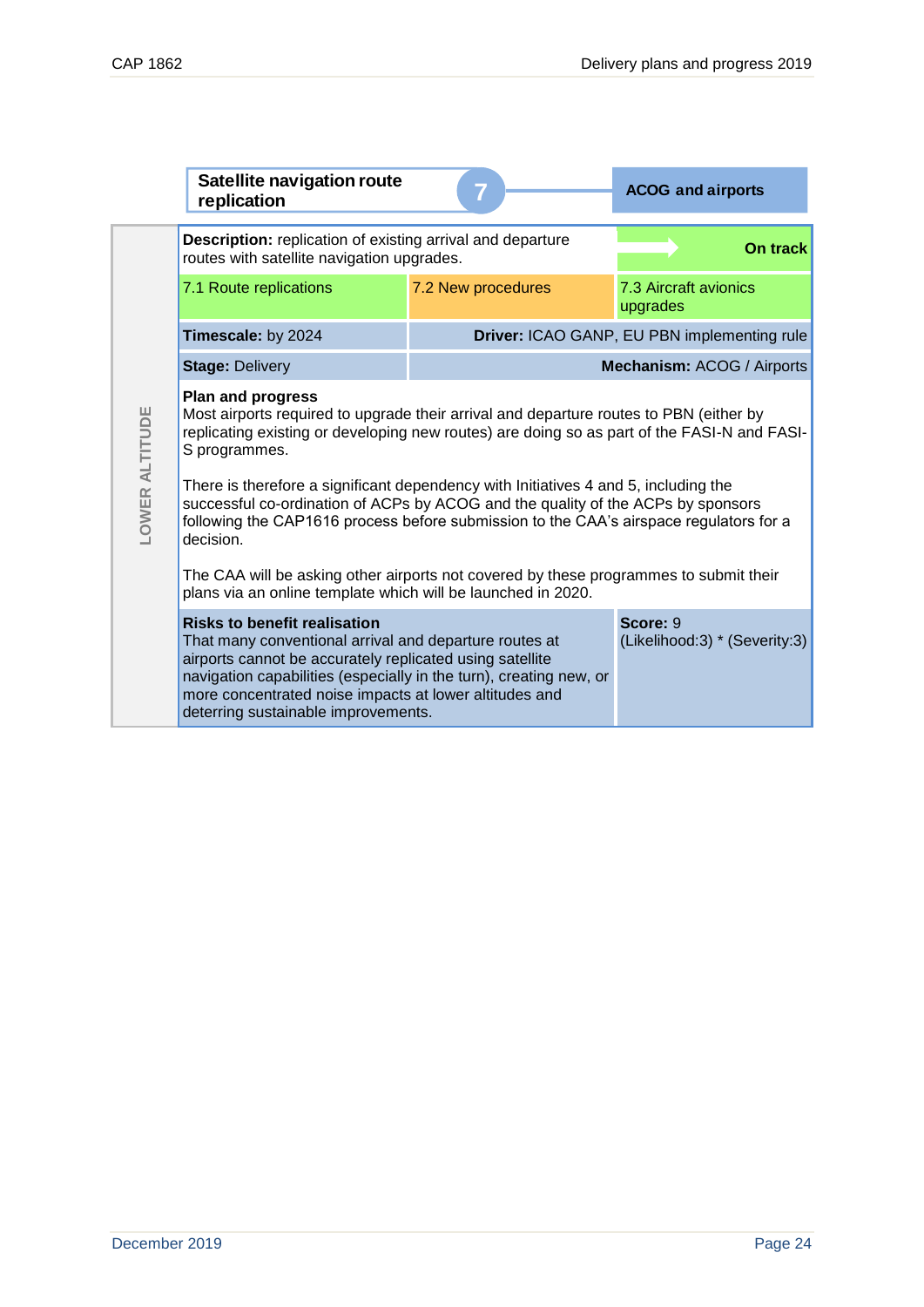|                       | <b>Satellite navigation route</b><br>redesign                                                                                                                                                                                                                                                                                                                                         | 8                  | <b>ACOG and airports</b>                          |
|-----------------------|---------------------------------------------------------------------------------------------------------------------------------------------------------------------------------------------------------------------------------------------------------------------------------------------------------------------------------------------------------------------------------------|--------------------|---------------------------------------------------|
|                       | Description: deployment of new arrival and departure routes<br>designed to satellite navigation standards.                                                                                                                                                                                                                                                                            |                    | <b>Needs attention</b>                            |
|                       | 8.1 Route upgrades                                                                                                                                                                                                                                                                                                                                                                    | 8.2 New procedures | 8.3 Aircraft avionics<br>upgrades                 |
|                       | Timescale: 2024                                                                                                                                                                                                                                                                                                                                                                       |                    | Driver: Single European Sky legislation           |
|                       | <b>Stage: delivery</b>                                                                                                                                                                                                                                                                                                                                                                |                    | Mechanism: ACOG / Airports                        |
|                       | <b>Plan and progress</b><br>Most airports required to upgrade their arrival and departure routes to PBN (either by<br>replicating existing or developing new routes) are doing so as part of the FASI-N and FASI-<br>S programmes.                                                                                                                                                    |                    |                                                   |
| <b>LOWER ALTITUDE</b> | There is therefore a significant dependency with Initiatives 4 and 5, including the<br>successful co-ordination of ACPs by ACOG and the quality of the ACPs following the<br>CAP1616 process before submission to the CAA's airspace regulators for a decision. In<br>some circumstances new routes may be more difficult to achieve, and this will be<br>monitored as ACPs progress. |                    |                                                   |
|                       | The CAA will be asking other airports not covered by these programmes to submit their<br>plans via an online template which will be launched in 2020.                                                                                                                                                                                                                                 |                    |                                                   |
|                       | <b>Risks to benefit realisation</b><br>That the redesign of arrival and departure routes at low<br>altitudes create new, more frequent or more concentrated<br>noise impacts that deter implementation of sustainable<br>improvements.                                                                                                                                                |                    | <b>Score: 12</b><br>(Likelihood:4) * (Severity:3) |
|                       |                                                                                                                                                                                                                                                                                                                                                                                       |                    |                                                   |
|                       |                                                                                                                                                                                                                                                                                                                                                                                       |                    |                                                   |
| December 2019         |                                                                                                                                                                                                                                                                                                                                                                                       |                    | Page 25                                           |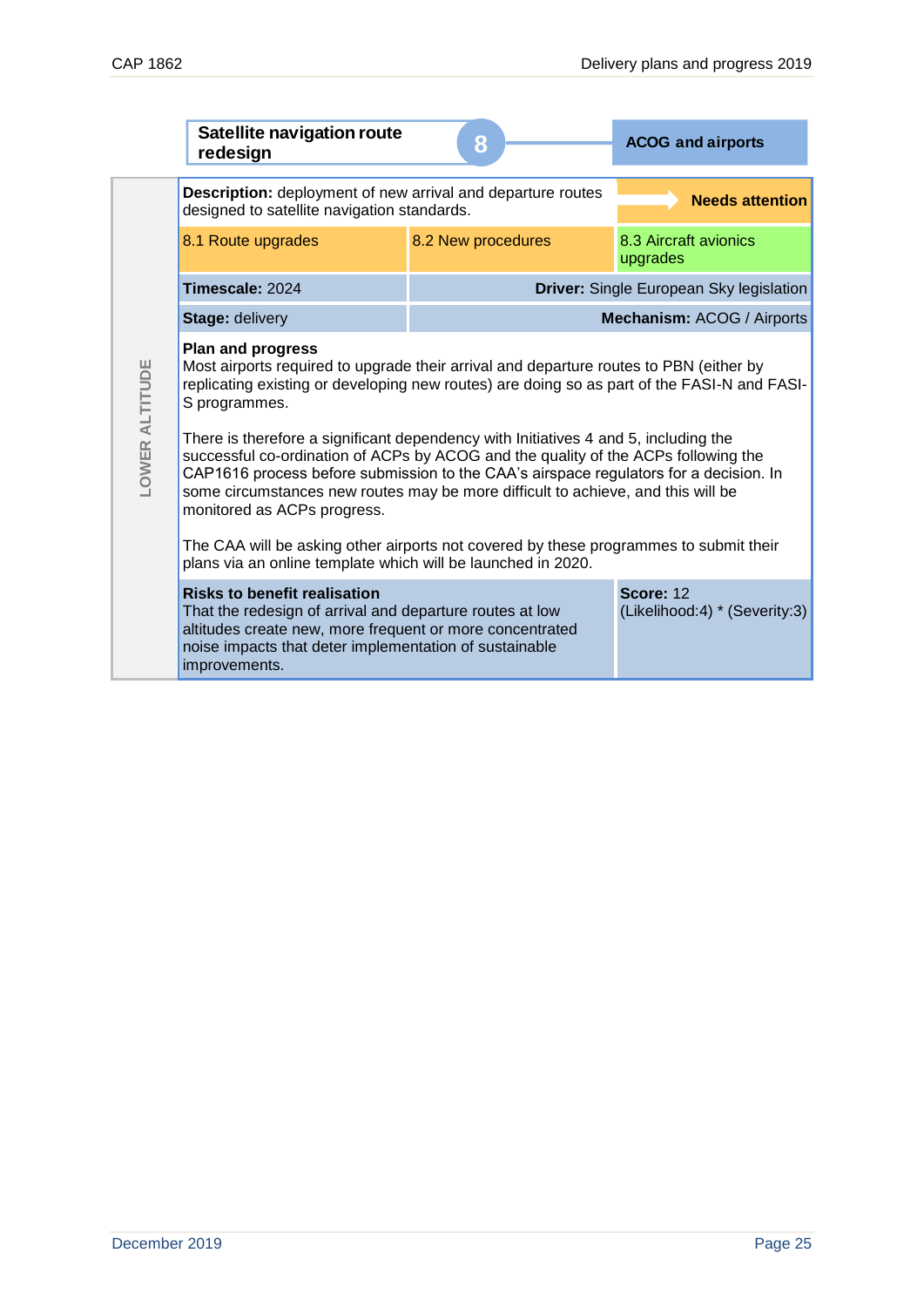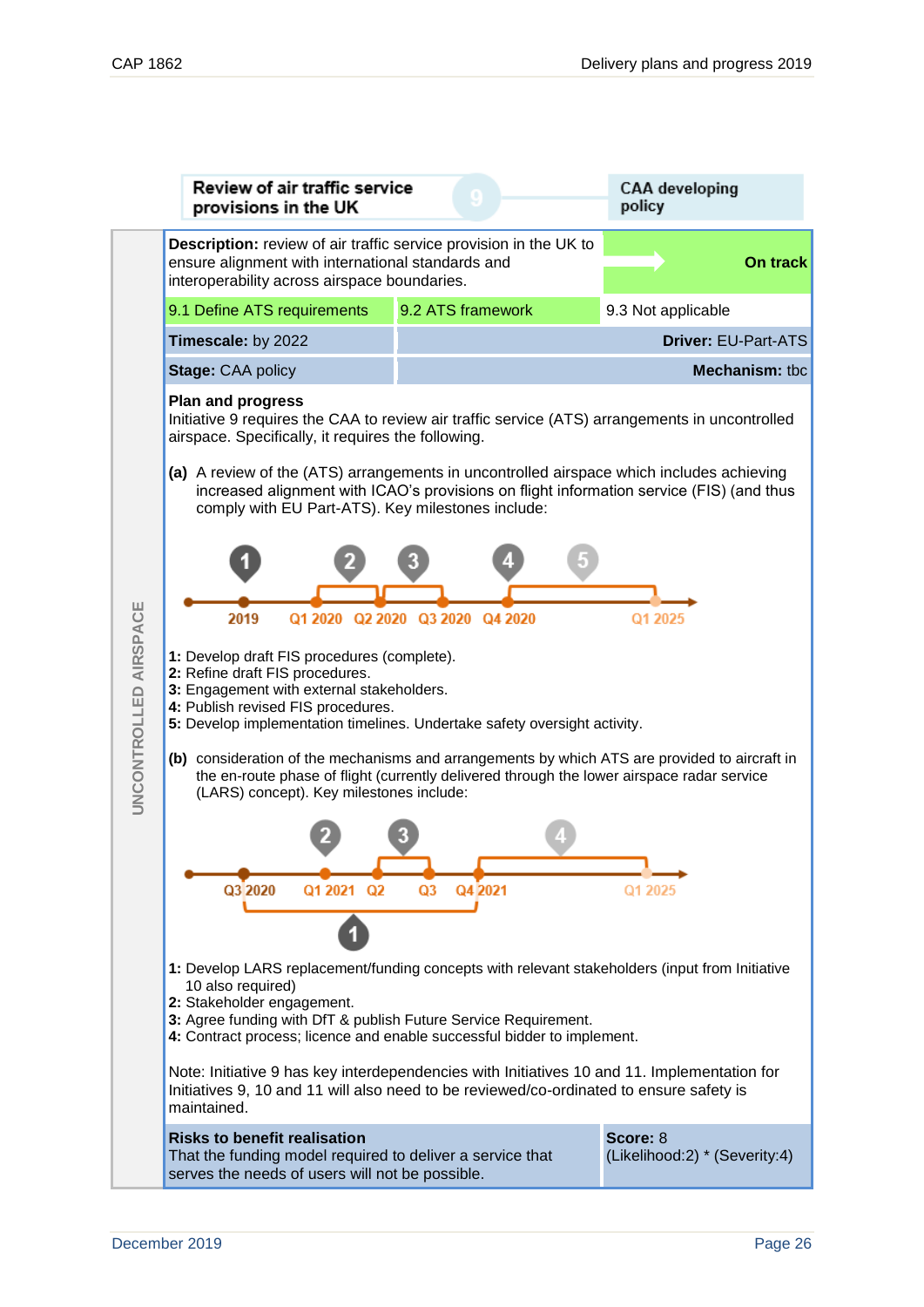| ٠<br>٠<br>٠<br>٠                       | <b>Description:</b> review of airspace classification to optimise the<br>integration of all classes of aircraft.<br>10.1 Optimised classification                                                                                                                                                                                                                                                                                                                                                                                                                                                                                                                                                                                                                                                                                                                                                                                                                                                                                                                                                                                                                                                                                                                                                                                                                                                                                                                                                                                                                                                                                                                                                                                                       |  | 10.2 New procedures                                                                                                                                                                                                                                                                                                                                                                                                                                                                                                                                                                                                                                                                                             | . eds attention<br>10.3 Electronic<br>conspicuity |  |  |  |
|----------------------------------------|---------------------------------------------------------------------------------------------------------------------------------------------------------------------------------------------------------------------------------------------------------------------------------------------------------------------------------------------------------------------------------------------------------------------------------------------------------------------------------------------------------------------------------------------------------------------------------------------------------------------------------------------------------------------------------------------------------------------------------------------------------------------------------------------------------------------------------------------------------------------------------------------------------------------------------------------------------------------------------------------------------------------------------------------------------------------------------------------------------------------------------------------------------------------------------------------------------------------------------------------------------------------------------------------------------------------------------------------------------------------------------------------------------------------------------------------------------------------------------------------------------------------------------------------------------------------------------------------------------------------------------------------------------------------------------------------------------------------------------------------------------|--|-----------------------------------------------------------------------------------------------------------------------------------------------------------------------------------------------------------------------------------------------------------------------------------------------------------------------------------------------------------------------------------------------------------------------------------------------------------------------------------------------------------------------------------------------------------------------------------------------------------------------------------------------------------------------------------------------------------------|---------------------------------------------------|--|--|--|
|                                        |                                                                                                                                                                                                                                                                                                                                                                                                                                                                                                                                                                                                                                                                                                                                                                                                                                                                                                                                                                                                                                                                                                                                                                                                                                                                                                                                                                                                                                                                                                                                                                                                                                                                                                                                                         |  |                                                                                                                                                                                                                                                                                                                                                                                                                                                                                                                                                                                                                                                                                                                 |                                                   |  |  |  |
|                                        |                                                                                                                                                                                                                                                                                                                                                                                                                                                                                                                                                                                                                                                                                                                                                                                                                                                                                                                                                                                                                                                                                                                                                                                                                                                                                                                                                                                                                                                                                                                                                                                                                                                                                                                                                         |  |                                                                                                                                                                                                                                                                                                                                                                                                                                                                                                                                                                                                                                                                                                                 |                                                   |  |  |  |
|                                        |                                                                                                                                                                                                                                                                                                                                                                                                                                                                                                                                                                                                                                                                                                                                                                                                                                                                                                                                                                                                                                                                                                                                                                                                                                                                                                                                                                                                                                                                                                                                                                                                                                                                                                                                                         |  |                                                                                                                                                                                                                                                                                                                                                                                                                                                                                                                                                                                                                                                                                                                 |                                                   |  |  |  |
|                                        |                                                                                                                                                                                                                                                                                                                                                                                                                                                                                                                                                                                                                                                                                                                                                                                                                                                                                                                                                                                                                                                                                                                                                                                                                                                                                                                                                                                                                                                                                                                                                                                                                                                                                                                                                         |  |                                                                                                                                                                                                                                                                                                                                                                                                                                                                                                                                                                                                                                                                                                                 |                                                   |  |  |  |
| <b>AIRSPACE</b><br><b>UNCONTROLLED</b> | Timescale: by 2022<br>Driver: EU-Part-ATS<br><b>Mechanism: tbc</b><br><b>Stage: CAA policy</b><br>Plan and progress: This initiative has been enhanced following new Air Navigation Directions<br>from the government. The Directions (available on the CAA website) mean that the CAA will:<br>Regularly consider whether to review airspace classifications;<br>consult airspace users as part of that review;<br>where we consider an amendment to airspace classification might be made, amend it<br>in accordance with a new process that we must develop and publish;<br>in developing that procedure and our usage policy, seek to ensure that the amount of<br>controlled airspace is the minimum required to maintain a high standard of air safety<br>and, subject to overriding national security or defence requirements, that the needs of<br>all airspace users are reflected on an equitable basis.<br>The CAA has started this work by publishing in December 2019 a consultation inviting<br>stakeholders to identify volumes of controlled airspace in which the classification could be<br>amended to better reflect the needs of all airspace users on an equitable basis. Future work will<br>conclude preparing and consulting on guidance on a new regulatory process for amending<br>volumes of airspace identified through the review exercise.<br>The work previously done to deliver this initiative - a working group to develop broad airspace<br>concepts to meet the airspace objective of the AMS - will continue, and will produce a long-<br>term modernisation concepts plan. This work will provide the background to develop the service<br>provision necessary to enable initiative 9.<br>Key milestones include: |  |                                                                                                                                                                                                                                                                                                                                                                                                                                                                                                                                                                                                                                                                                                                 |                                                   |  |  |  |
|                                        | 1: CAA's classification review consultation closes.<br>airspace that could be amended.<br>European Commission are aware.                                                                                                                                                                                                                                                                                                                                                                                                                                                                                                                                                                                                                                                                                                                                                                                                                                                                                                                                                                                                                                                                                                                                                                                                                                                                                                                                                                                                                                                                                                                                                                                                                                |  | 2: CAA prepares guidance on new regulatory process and consults on it.<br>3: CAA publishes modernisation concepts plan for wider aviation engagement.<br>4: CAA publishes the outcome of the review consultation, i.e. identified priority volumes of<br>5: The CAA will commence its new process to amend airspace classifications in airspace<br>volumes identified in the review and/or the modernisation concepts plan.<br>Note: Some changes will be reliant on the EC mandate in Initiative 11. Implementation for<br>Initiatives 9, 10 and 11 will also need to be reviewed/co-ordinated to ensure safety is<br>maintained. This scale of change cannot be delivered by the 2022 timescale, EASA and the |                                                   |  |  |  |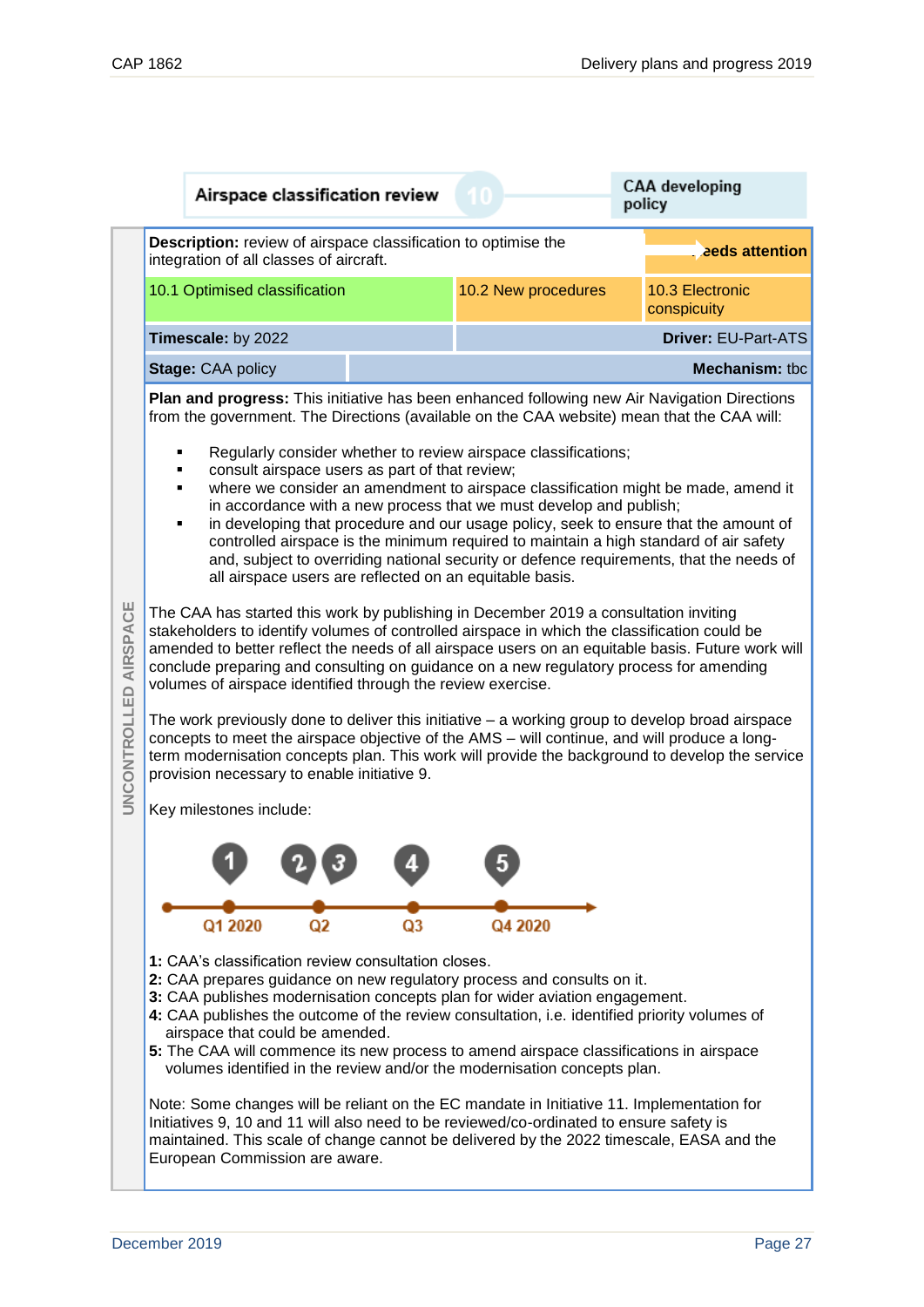**Risks to benefit realisation** That industry cannot support the level of service provision aspired to within a revised airspace structure. **Score:** 12 (Likelihood:3) \* (Severity:4)



<sup>23</sup> <https://publicapps.caa.co.uk/docs/33/CAP1837ResponsetoElectronicConspicuityCallforEvidence.pdf>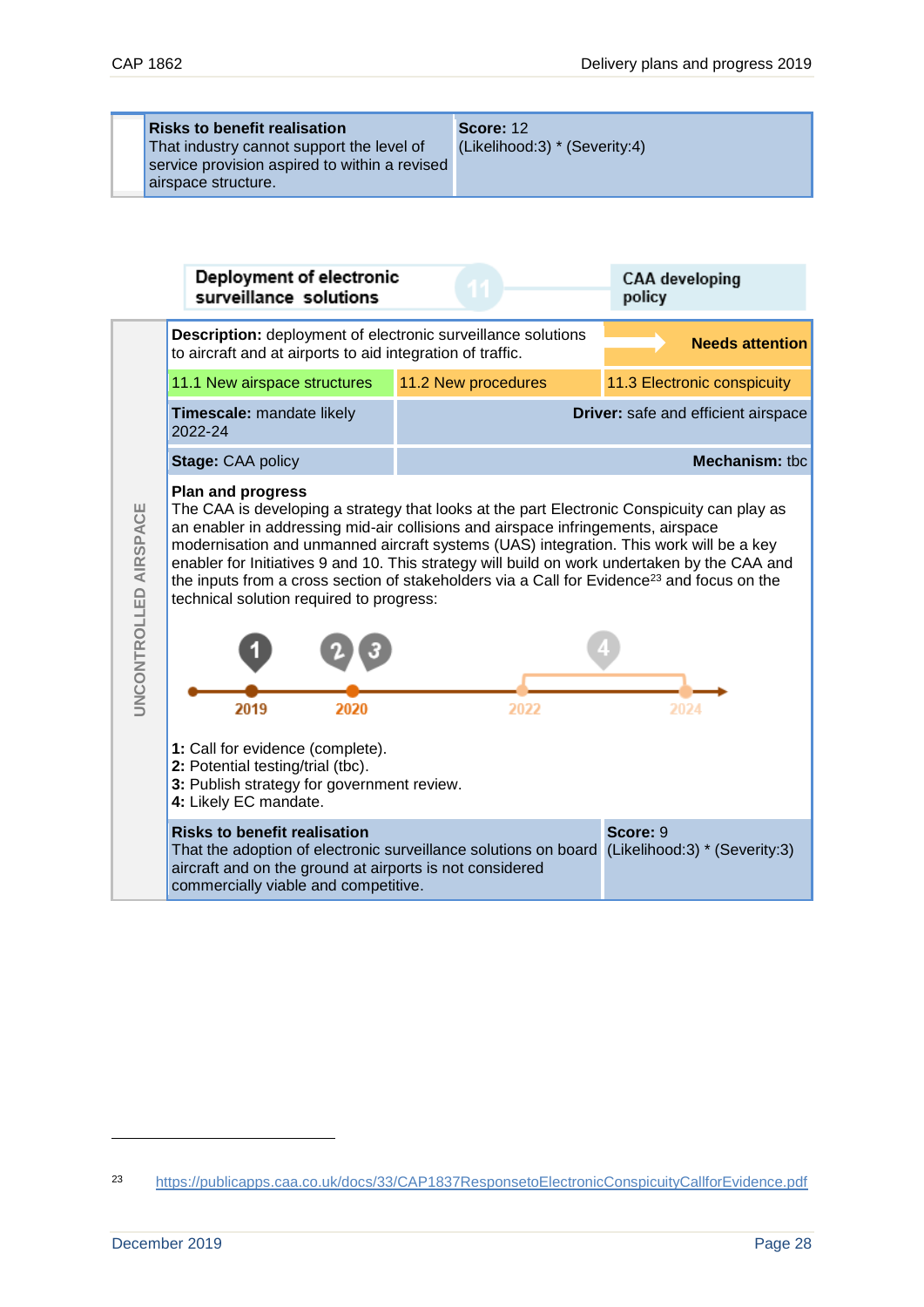|                              | Efficient use of radio frequency<br>spectrum                                                                                                                                                                                                                                                                                                                                                                                                                                                                                                                                                                                                                                                                                                                                                                                      | <b>CAA and Ofcom</b> |                                                        |  |  |
|------------------------------|-----------------------------------------------------------------------------------------------------------------------------------------------------------------------------------------------------------------------------------------------------------------------------------------------------------------------------------------------------------------------------------------------------------------------------------------------------------------------------------------------------------------------------------------------------------------------------------------------------------------------------------------------------------------------------------------------------------------------------------------------------------------------------------------------------------------------------------|----------------------|--------------------------------------------------------|--|--|
|                              | Description: cross-industry plan for the efficient use of radio-<br>frequency spectrum to support growing demand from aviation.                                                                                                                                                                                                                                                                                                                                                                                                                                                                                                                                                                                                                                                                                                   |                      | <b>Needs attention</b>                                 |  |  |
|                              | 12.1 Airspace structures                                                                                                                                                                                                                                                                                                                                                                                                                                                                                                                                                                                                                                                                                                                                                                                                          | 12.2 New procedures  | 12.3 Develop standards                                 |  |  |
|                              | Timescale: ongoing                                                                                                                                                                                                                                                                                                                                                                                                                                                                                                                                                                                                                                                                                                                                                                                                                |                      | Driver: EU Part-ATS and surveillance implementing rule |  |  |
|                              | <b>Stage: Delivery</b>                                                                                                                                                                                                                                                                                                                                                                                                                                                                                                                                                                                                                                                                                                                                                                                                            |                      | Mechanism: CAA / Ofcom                                 |  |  |
|                              | <b>Plan and progress</b><br>Communications (including datalinks), Navigation (terrestrial and space-based) and<br>Surveillance (primary, secondary and ADS-B) systems all require appropriate radio<br>spectrum to operate safely and efficiently.                                                                                                                                                                                                                                                                                                                                                                                                                                                                                                                                                                                |                      |                                                        |  |  |
| COMMS AND ATM INFRASTRUCTURE | At a global level, the United Nation's International Telecommunications Union (similar to<br>ICAO) defines global and regional spectrum allocations and radio regulations, through the<br>World Radio Conference. The WRC meets approximately every 4 years to review studies<br>and determine changes and new allocations. There are two scheduled WRCs in the 2020s<br>for which there are a number of issues relating to aeronautical systems that we are<br>seeking global agreement and inclusion within the overarching international radio<br>regulations. UK spectrum assignments are made and licensed by Ofcom, the UK's<br>telecommunications regulator. These frequencies are subject to regulatory protection (i.e.<br>protected from interference from others). The key milestones for Initiative 12 are therefore: |                      |                                                        |  |  |
|                              |                                                                                                                                                                                                                                                                                                                                                                                                                                                                                                                                                                                                                                                                                                                                                                                                                                   |                      |                                                        |  |  |
|                              | Q1 2020<br>Q4 2023                                                                                                                                                                                                                                                                                                                                                                                                                                                                                                                                                                                                                                                                                                                                                                                                                | Q4 2025              | Q4 2027                                                |  |  |
|                              | 1: Agree use of 978 MHz for Electronic Conspicuity devices with Ofcom.<br>2: Agree global spectrum frequency allocation for UAS World Radio Conference.<br>3: Define and secure spectrum requirements for UK space operations.<br>4: Define requirements for future and plan for removal of legacy systems.<br>5: Support Ofcom to protect spectrum allocations for aeronautical systems.                                                                                                                                                                                                                                                                                                                                                                                                                                         |                      |                                                        |  |  |
|                              | <b>Risks to benefit realisation</b><br>That a lack of available spectrum for the aviation sector<br>constrains the widespread adoption of new technologies and<br>procedures that can improve airspace safety, efficiency and<br>capacity.                                                                                                                                                                                                                                                                                                                                                                                                                                                                                                                                                                                        |                      | Score: 9<br>(Likelihood:3) * (Severity:3)              |  |  |
|                              |                                                                                                                                                                                                                                                                                                                                                                                                                                                                                                                                                                                                                                                                                                                                                                                                                                   |                      |                                                        |  |  |
|                              |                                                                                                                                                                                                                                                                                                                                                                                                                                                                                                                                                                                                                                                                                                                                                                                                                                   |                      |                                                        |  |  |
| December 2019                |                                                                                                                                                                                                                                                                                                                                                                                                                                                                                                                                                                                                                                                                                                                                                                                                                                   |                      | Page 29                                                |  |  |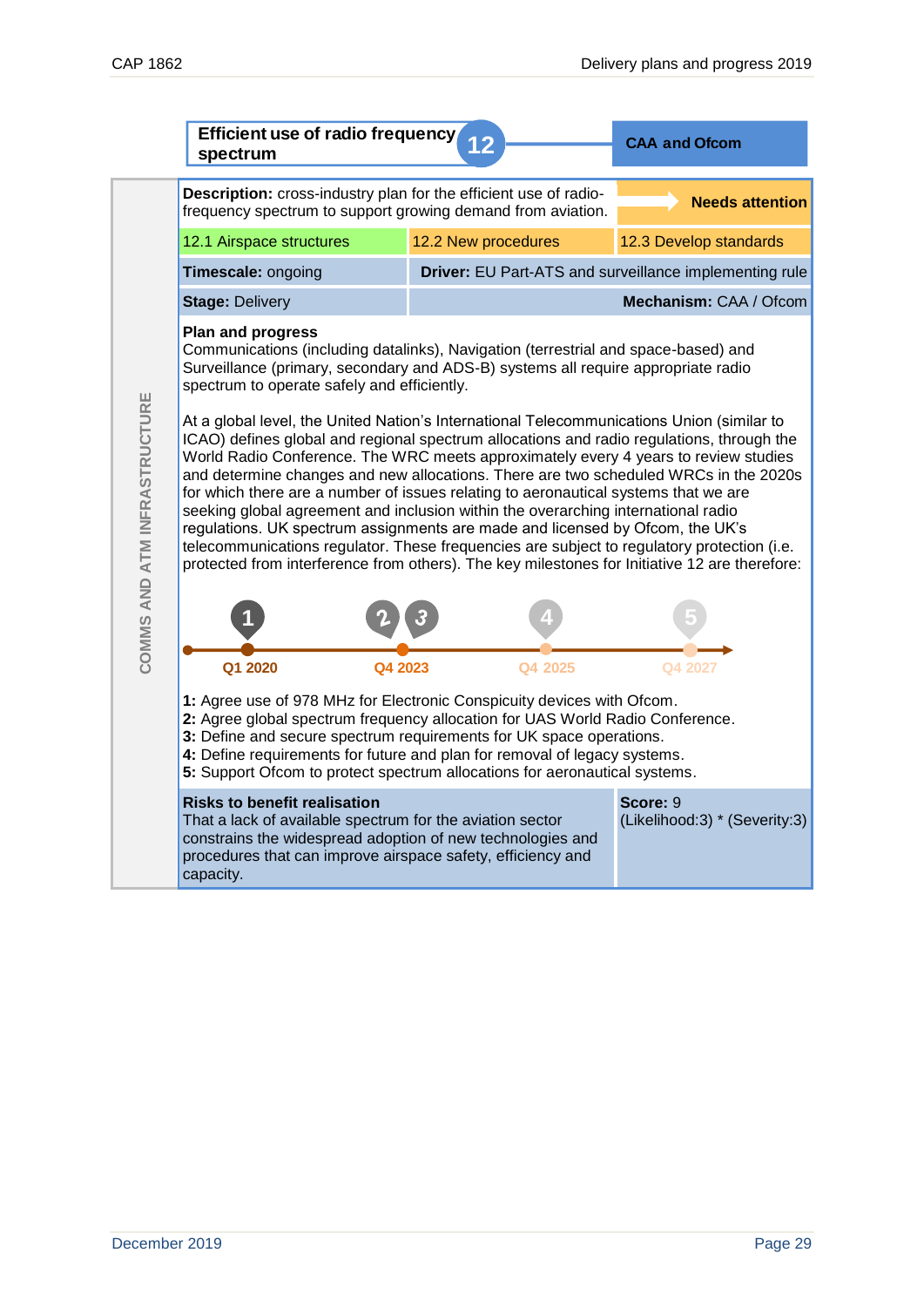|                              | <b>Full adoption of datalink</b><br>communications                                                                                                                                                                                                                                                                                                                                                                                                                                                                                                                                                          | 13                                   | Virtual datalink groups of<br>CAA, NATS and airlines |  |  |
|------------------------------|-------------------------------------------------------------------------------------------------------------------------------------------------------------------------------------------------------------------------------------------------------------------------------------------------------------------------------------------------------------------------------------------------------------------------------------------------------------------------------------------------------------------------------------------------------------------------------------------------------------|--------------------------------------|------------------------------------------------------|--|--|
| COMMS AND ATM INFRASTRUCTURE | Description: cross-industry plan for the full adoption of<br><b>Needs attention</b><br>datalink communications.                                                                                                                                                                                                                                                                                                                                                                                                                                                                                             |                                      |                                                      |  |  |
|                              | 13.1 Not applicable                                                                                                                                                                                                                                                                                                                                                                                                                                                                                                                                                                                         | 13.2 New procedures                  | 13.3 Develop standards                               |  |  |
|                              | Timescale: by 2019                                                                                                                                                                                                                                                                                                                                                                                                                                                                                                                                                                                          |                                      | Driver: EU datalink implementing rule                |  |  |
|                              | Stage: delivery                                                                                                                                                                                                                                                                                                                                                                                                                                                                                                                                                                                             | Mechanism: CAA, NATS and UK Airlines |                                                      |  |  |
|                              | <b>Plan and progress</b><br>Datalink refers to a system of text message transmission between the aircraft and ground.<br>Controller-pilot datalink communications (CPDLC) allows certain non-urgent ATC<br>messages to be communicated via text message, rather than voice. The use of CPDLC<br>messages provides several advantages over traditional voice communications. Datalink<br>also plays a centre role in the implementation of trajectory-based operations. There is a<br>strong link between data link services and trajectory information sharing envisaged under<br>the Pilot Common Project. |                                      |                                                      |  |  |
|                              | European Commission Regulation No. 29/2009 on data link services applies to all flights<br>operating as general air traffic in accordance with instrument flight rules in all airspace<br>above FL285, although there are exceptions. Some technical problems have been<br>identified in the deployed systems and a number of actions to address the issues are in<br>train.                                                                                                                                                                                                                                |                                      |                                                      |  |  |
|                              | In 1983 ICAO began an effort to establish a data link architecture under its Future Air<br>Navigation System (FANS) structure. This advance became the architecture and protocol<br>standard of an oceanic communications network. ICAO have developed FANS to different<br>baseline standards. 'Baseline 2' includes advanced services such as:                                                                                                                                                                                                                                                            |                                      |                                                      |  |  |
|                              | 4D Trajectory Negotiation & Synchronization.<br>Flightdeck-Based Interval Management (aircraft spacing).<br>Taxi Clearance.<br>٠<br>Hazardous Weather Reporting.<br>٠<br>Runway Visual Range.<br>Operational Terminal Information.                                                                                                                                                                                                                                                                                                                                                                          |                                      |                                                      |  |  |
|                              | 'Baseline 3' will drive performance improvements to enable a global airborne network for<br>air traffic control and related services that uses multiple down-links to the ground network.<br>The key milestones for this initiative are as follows:                                                                                                                                                                                                                                                                                                                                                         |                                      |                                                      |  |  |
|                              |                                                                                                                                                                                                                                                                                                                                                                                                                                                                                                                                                                                                             |                                      |                                                      |  |  |
|                              | Q1 2020<br>Q2 2025                                                                                                                                                                                                                                                                                                                                                                                                                                                                                                                                                                                          | Q4 2029                              | Q4 2034                                              |  |  |
|                              | 1: Ensure implementation of the EC Regulation No. 29/2009 on Data Link Services.<br>2: Initial trajectory information sharing using ICAO Baseline 2.<br>3: Implementation of data link over new systems (LDACS & AeroMACS).<br>4: Implementation of ICAO Baseline 3.                                                                                                                                                                                                                                                                                                                                        |                                      |                                                      |  |  |
|                              | <b>Risks to benefit realisation</b><br>That a lack of co-ordination in the adoption of datalink<br>solutions across airports, aircraft operators and air traffic<br>control reduces the benefits of the technology.                                                                                                                                                                                                                                                                                                                                                                                         |                                      | Score: 9<br>(Likelihood:3) * (Severity:3)            |  |  |
|                              |                                                                                                                                                                                                                                                                                                                                                                                                                                                                                                                                                                                                             |                                      |                                                      |  |  |
| December 2019<br>Page 30     |                                                                                                                                                                                                                                                                                                                                                                                                                                                                                                                                                                                                             |                                      |                                                      |  |  |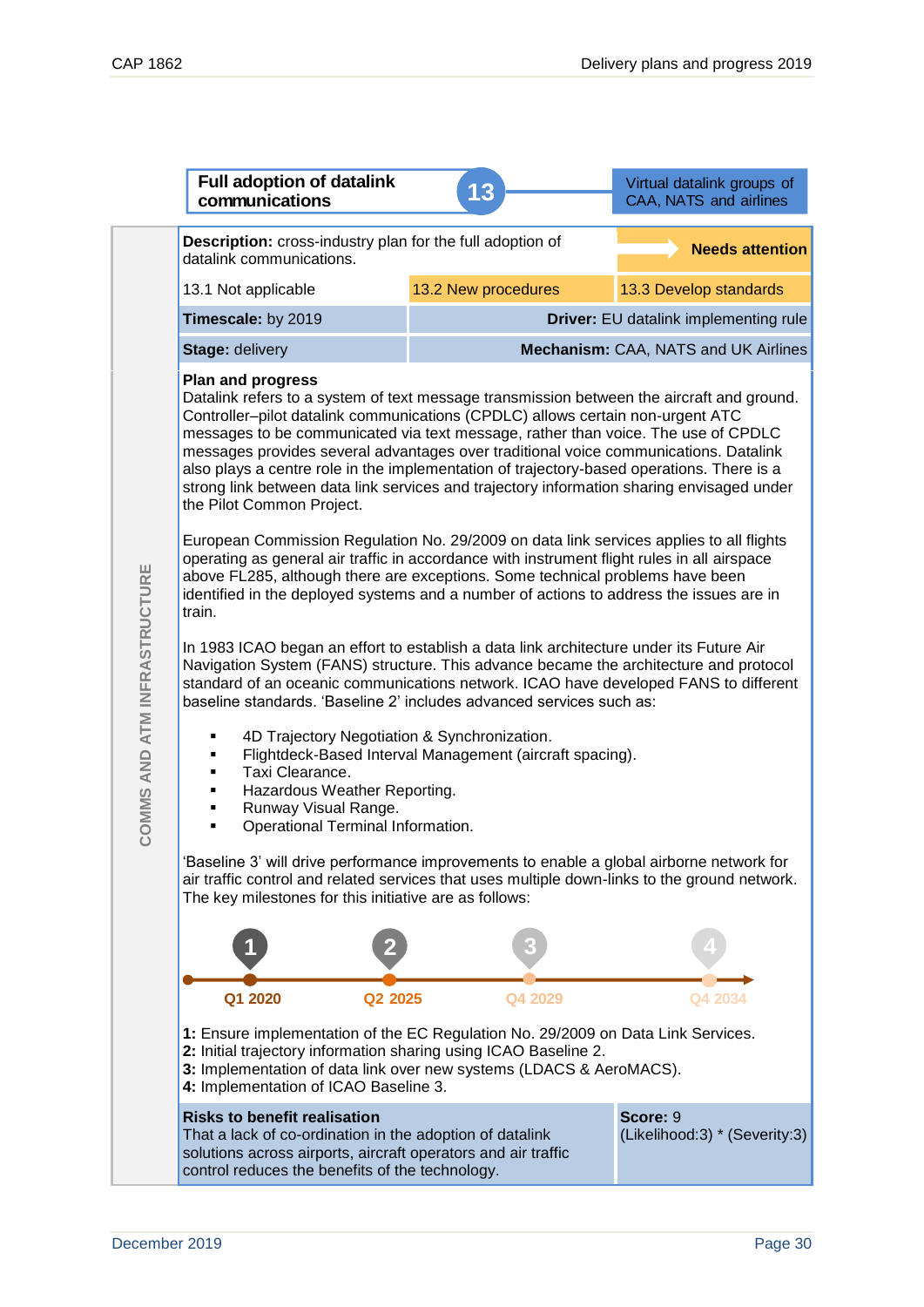|                              | <b>Satellite navigation</b><br>implementation plan                                                                                                                                                                                                                                                                                                                                                                                                                                                                                                                                                                                                                                                                                                                                                                                                                                                                                                    |                                  | <b>ACOG and ANSPs</b>                             |  |
|------------------------------|-------------------------------------------------------------------------------------------------------------------------------------------------------------------------------------------------------------------------------------------------------------------------------------------------------------------------------------------------------------------------------------------------------------------------------------------------------------------------------------------------------------------------------------------------------------------------------------------------------------------------------------------------------------------------------------------------------------------------------------------------------------------------------------------------------------------------------------------------------------------------------------------------------------------------------------------------------|----------------------------------|---------------------------------------------------|--|
|                              | Description: a satellite implementation plan that includes the<br>retention of sufficient ground navigation aids, communications<br>and surveillance capability to ensure the continued provision<br>of air services in the event of GNSS loss.                                                                                                                                                                                                                                                                                                                                                                                                                                                                                                                                                                                                                                                                                                       |                                  | <b>Needs attention</b>                            |  |
|                              | 14.1 National standards                                                                                                                                                                                                                                                                                                                                                                                                                                                                                                                                                                                                                                                                                                                                                                                                                                                                                                                               | <b>14.2 National standards</b>   | 14.3 Rationalise ground<br>infrastructure         |  |
|                              | <b>Timescale: 2020-24</b>                                                                                                                                                                                                                                                                                                                                                                                                                                                                                                                                                                                                                                                                                                                                                                                                                                                                                                                             | Driver: EU PBN implementing rule |                                                   |  |
|                              | <b>Stage: Delivery</b>                                                                                                                                                                                                                                                                                                                                                                                                                                                                                                                                                                                                                                                                                                                                                                                                                                                                                                                                |                                  | Mechanism: ACOG / ANSPs                           |  |
| COMMS AND ATM INFRASTRUCTURE | <b>Plan and progress</b><br>Performance Based Navigation (PBN) provides the opportunity to design more efficient<br>routes that can improve the environmental impacts of air transport, and to fit more aircraft<br>into less controlled airspace<br>The focus of both implementing regulations and the AMS is on the airport arrival and<br>departure routes as well as final approach for airports with a non-precision approach. A<br>non-precision approach provides lateral guidance only, these will be replaced with PBN<br>approach procedures with lateral and vertical guidance. Current precision approach<br>procedures such as ILS will be augmented by PBN approaches by 2025.<br>The CAA will be asking airports and ANSPs to update their plans via an online template<br>which will be launched in Q1 2020 to highlight potential co-ordination issues. The<br>milestones below illustrate how the PBN IR is planned to be achieved. |                                  |                                                   |  |
|                              | Q1/Q2 2020<br>Q2/Q3 2020                                                                                                                                                                                                                                                                                                                                                                                                                                                                                                                                                                                                                                                                                                                                                                                                                                                                                                                              | 2023<br>2025                     |                                                   |  |
|                              | 1: CAA publish guidance material and gather industry plans.<br>2: PBN deployment at non-precision and non ATS (Air Traffic Service) airfields.<br>3: Precision approach and SID/STAR implementation.<br>4: Conventional navigation removed.                                                                                                                                                                                                                                                                                                                                                                                                                                                                                                                                                                                                                                                                                                           |                                  |                                                   |  |
|                              | The removal of conventional navigation aids will be complex as there needs to be<br>appropriate contingency, particularly due to potential space weather interference.                                                                                                                                                                                                                                                                                                                                                                                                                                                                                                                                                                                                                                                                                                                                                                                |                                  |                                                   |  |
|                              | <b>Risks to benefit realisation</b><br>That ongoing reliance on legacy ground navigation<br>infrastructure by minority of aircraft operators deters transition<br>to a fully satellite-based infrastructure.                                                                                                                                                                                                                                                                                                                                                                                                                                                                                                                                                                                                                                                                                                                                          |                                  | <b>Score: 12</b><br>(Likelihood:4) * (Severity:3) |  |
|                              |                                                                                                                                                                                                                                                                                                                                                                                                                                                                                                                                                                                                                                                                                                                                                                                                                                                                                                                                                       |                                  |                                                   |  |
| December 2019<br>Page 31     |                                                                                                                                                                                                                                                                                                                                                                                                                                                                                                                                                                                                                                                                                                                                                                                                                                                                                                                                                       |                                  |                                                   |  |